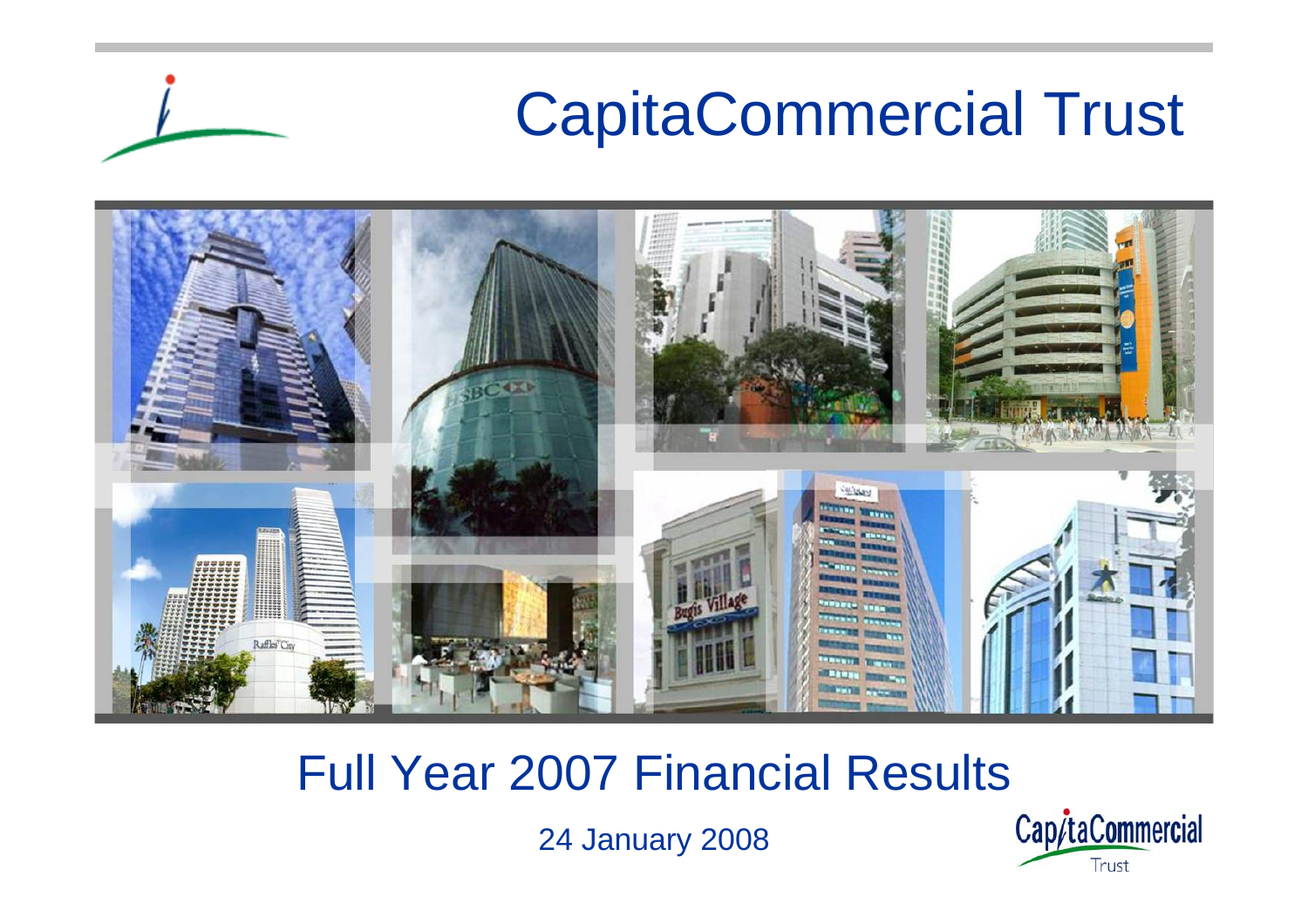**Important Notice**

**This presentation is focused on comparing actual results versus forecasts stated in the CCT's Circular dated 5 November 2007. This shall be read in conjunction with paragraph 9 of CCT's 2007 Fourth Quarter Unaudited Financial Statement Announcement.**

The past performance of CapitaCommercial Trust ("CCT") is not indicative of the future performance of CCT. Similarly, the past performance of CapitaCommercial Trust Management Limited, as manager of CCT (the "CCT Manager") is not indicative of the future performance of the CCT Manager.

The value of units in CCT ("CCT Units") and the income derived from them may fall as well as rise. The CCT Units are not obligations of, deposits in, or guaranteed by, the CCT Manager. An investment in the CCT Units is subject to investment risks, including the possible loss of the principal amount invested. Investors have no right to request that the CCT Manager redeem or purchase their CCT Units while the CCT Units are are listed. It is intended that holders of the CCT Units may only deal in their CCT Units through trading on Singapore Exchange Securities Trading Limited (the "SGX-ST"). Listing of the CCT Units on the SGX-ST does not guarantee a liquid market for the CCT Units.

This presentation may contain forward-looking statements that involve assumptions, risks and uncertainties. Actual future performance, outcomes and results may differ materially from those expressed in forward-looking statements as a result of a number of risks, uncertainties and assumptions. Representative examples of these factors include (without limitation) general industry and economic conditions, interest rate trends, cost of capital and capital availability, competition from other developments or companies, shifts in expected levels of occupancy rate, property rental income, charge out collections, changes in operating expenses (including employee wages, benefits and training costs), governmental and public policy changes and the continued availability of financing in the amounts and the terms necessary to support future business.

You are cautioned not to place undue reliance on these forward-looking statements, which are based on the current view of the CCT Manager on future events.

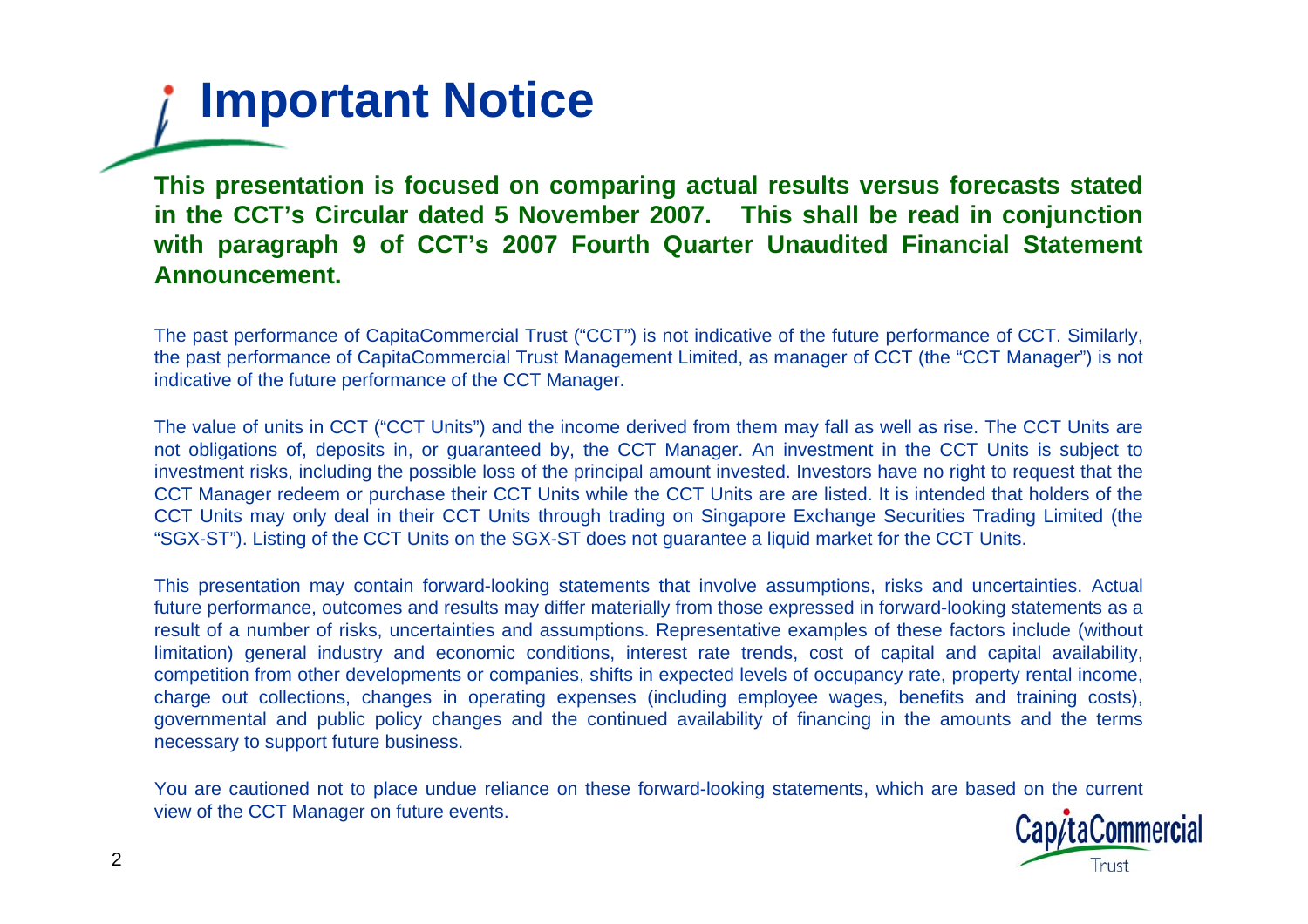

- FY 2007 Financial Results
- Portfolio Update
- **Raffles City Phase 1 Asset Enhancement Update**
- Additional Information CCT Portfolio

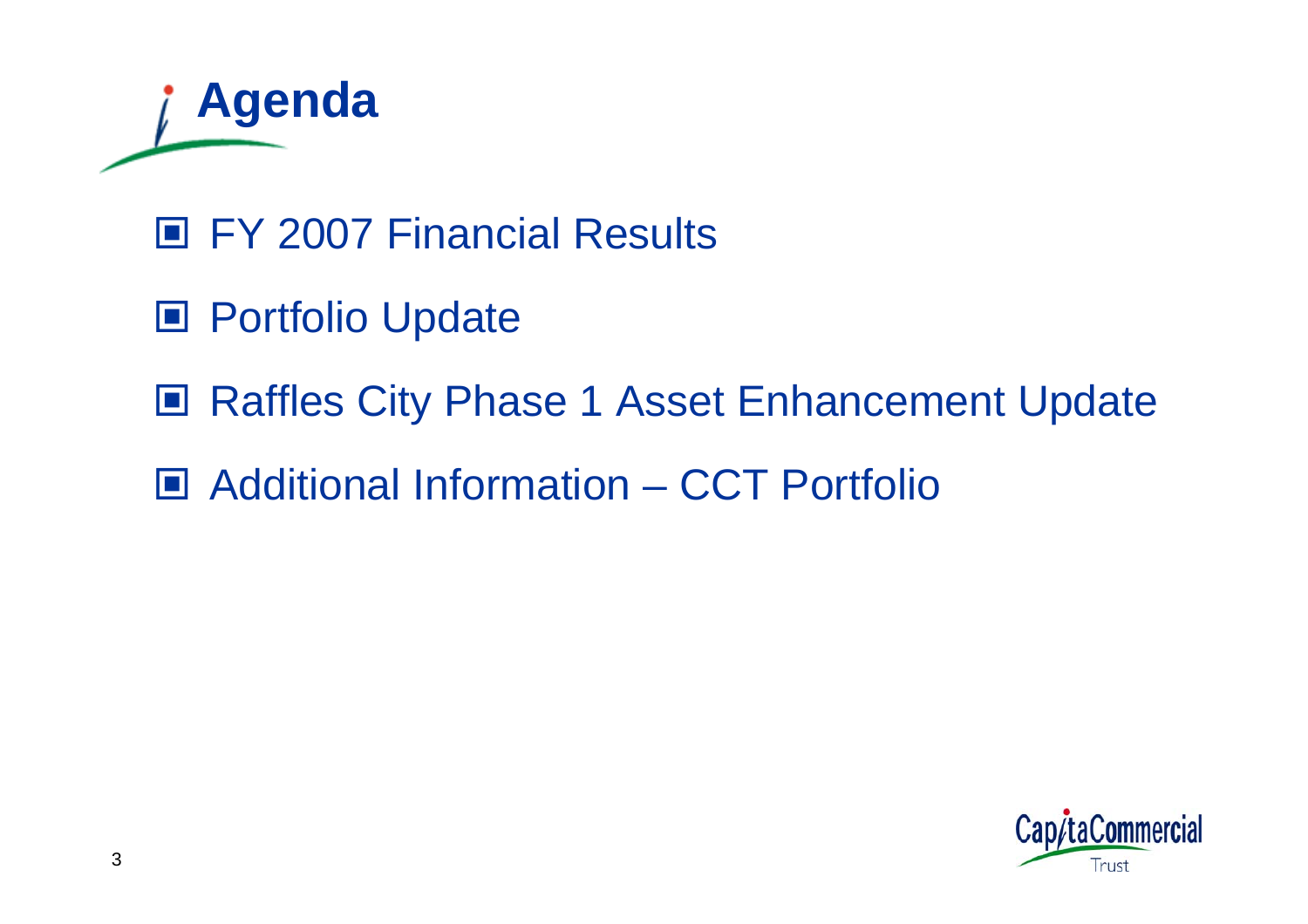



# **FY 2007 Financial Results**

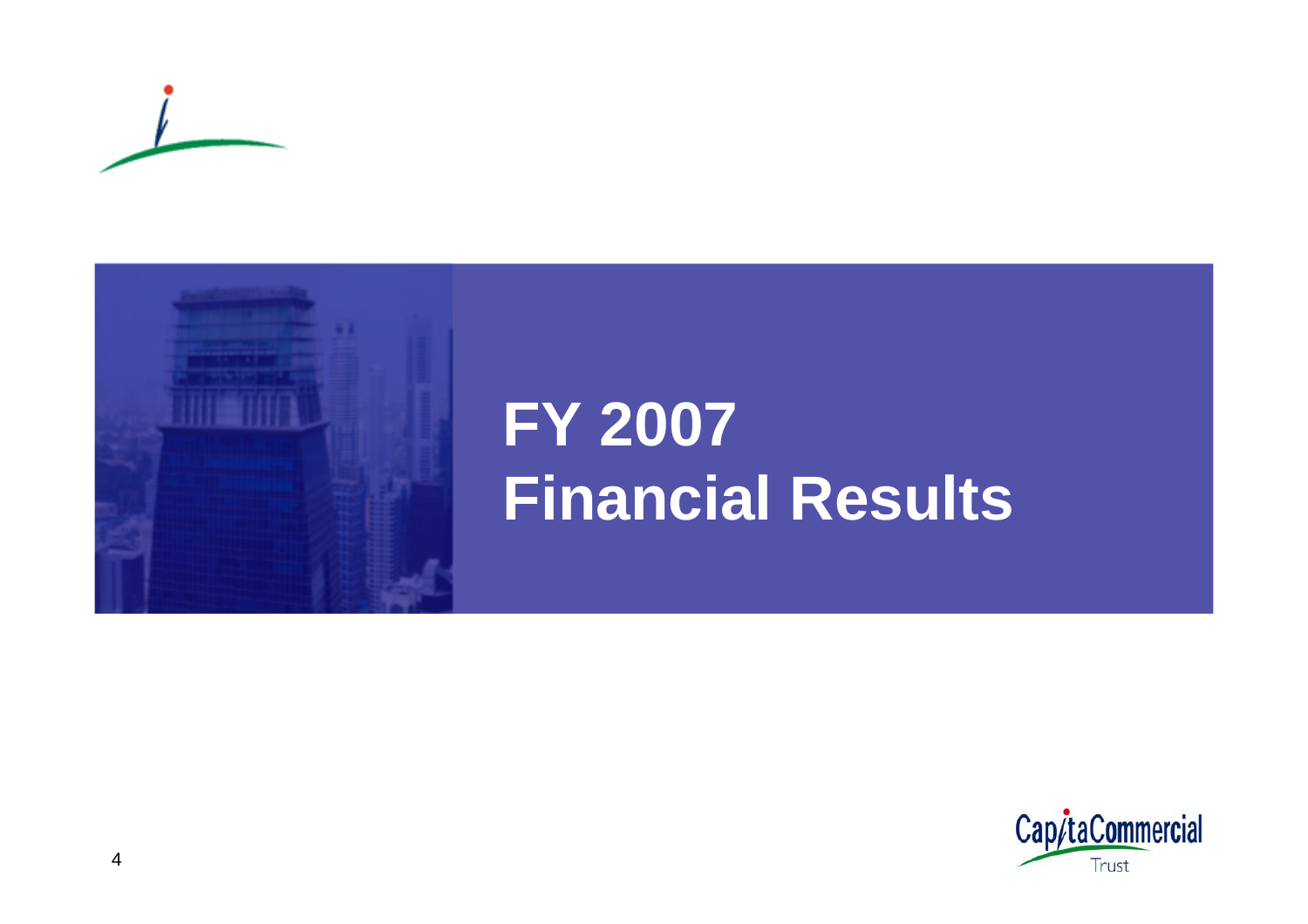# **FY 2007 Outperformed FY 2006 by 18.7%**

|                              | <b>Actual</b>                    |                                  |              |  |  |
|------------------------------|----------------------------------|----------------------------------|--------------|--|--|
|                              | <b>FY 2007</b><br><b>S\$'000</b> | <b>FY 2006</b><br><b>S\$'000</b> | Var.<br>$\%$ |  |  |
| <b>Gross Revenue</b>         | 236,527                          | 152,229                          | 55.4         |  |  |
| <b>Net Property Income</b>   | 171,476                          | 112,188                          | 52.8         |  |  |
| <b>Distributable Income</b>  | 120,422                          | 78,872                           | 52.7         |  |  |
| <b>Distribution Per Unit</b> | 8.70c                            | 7.33c                            | 18.7         |  |  |
| <b>Distribution Yield</b>    | $3.6\%$ <sup>1</sup>             | $2.8\%^{2}$                      |              |  |  |

Notes:

1. Based on CCT unit closing price of S\$2.44 as at 31 December 2007

2. Based on CCT unit closing price of S\$2.62 as at 29 December 2006

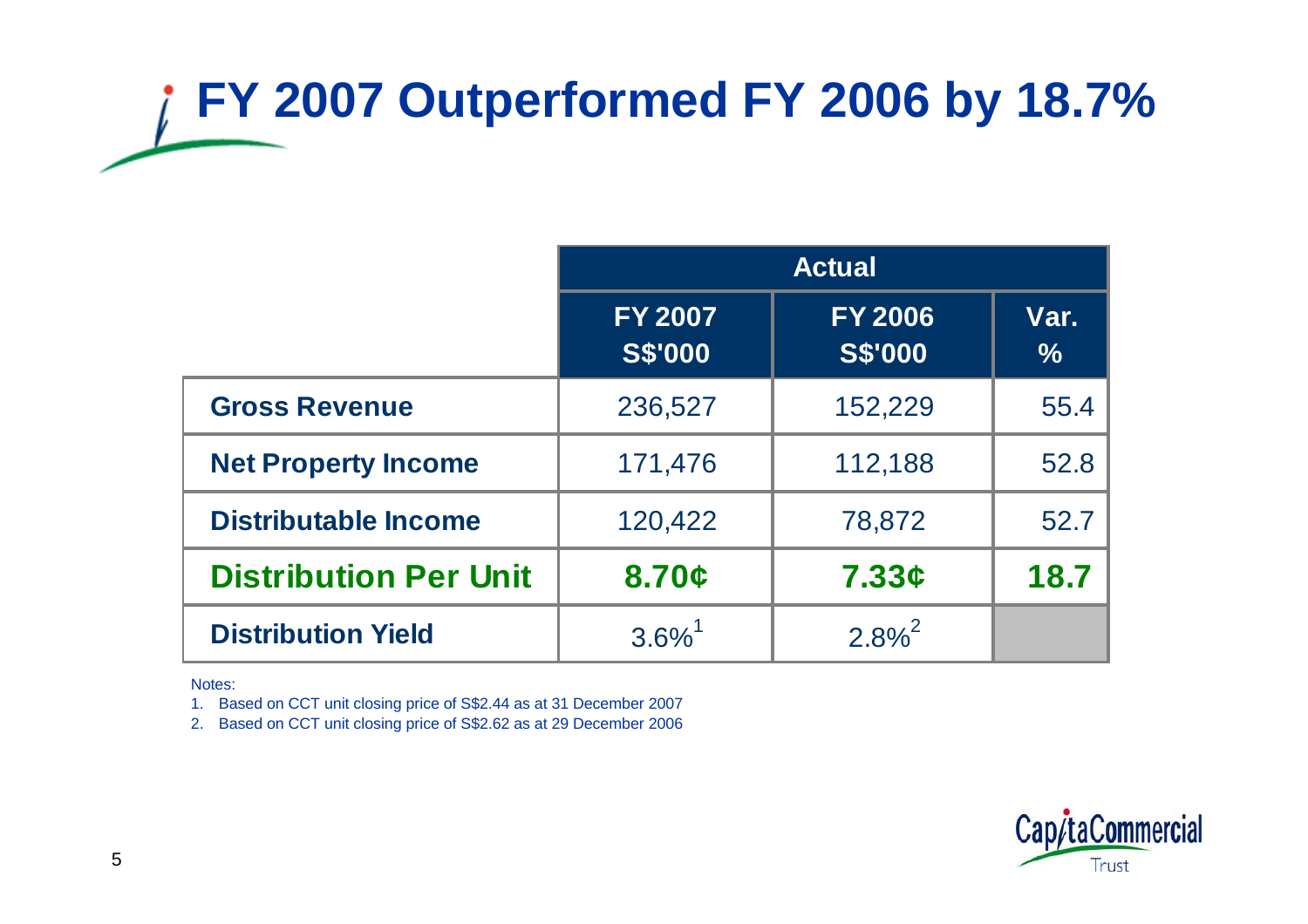### **Outperforming Forecast; Delivering Higher DPU Year-on-Year**



- 1. As stated in CCT's Introductory Document dated 16 March 2004
- 2. As stated in CCT's Offer Information Statement dated 21 April 2005 in relation to the acquisition of HSBC Building
- 3. As stated in the Circular dated 15 August 2006 for the equity fund raising fund of Raffles City
- 4. Based on the forecast shown in the Unitholder Circular dated 5 November 2007 for the proposed acquisition of Wilkie Edge

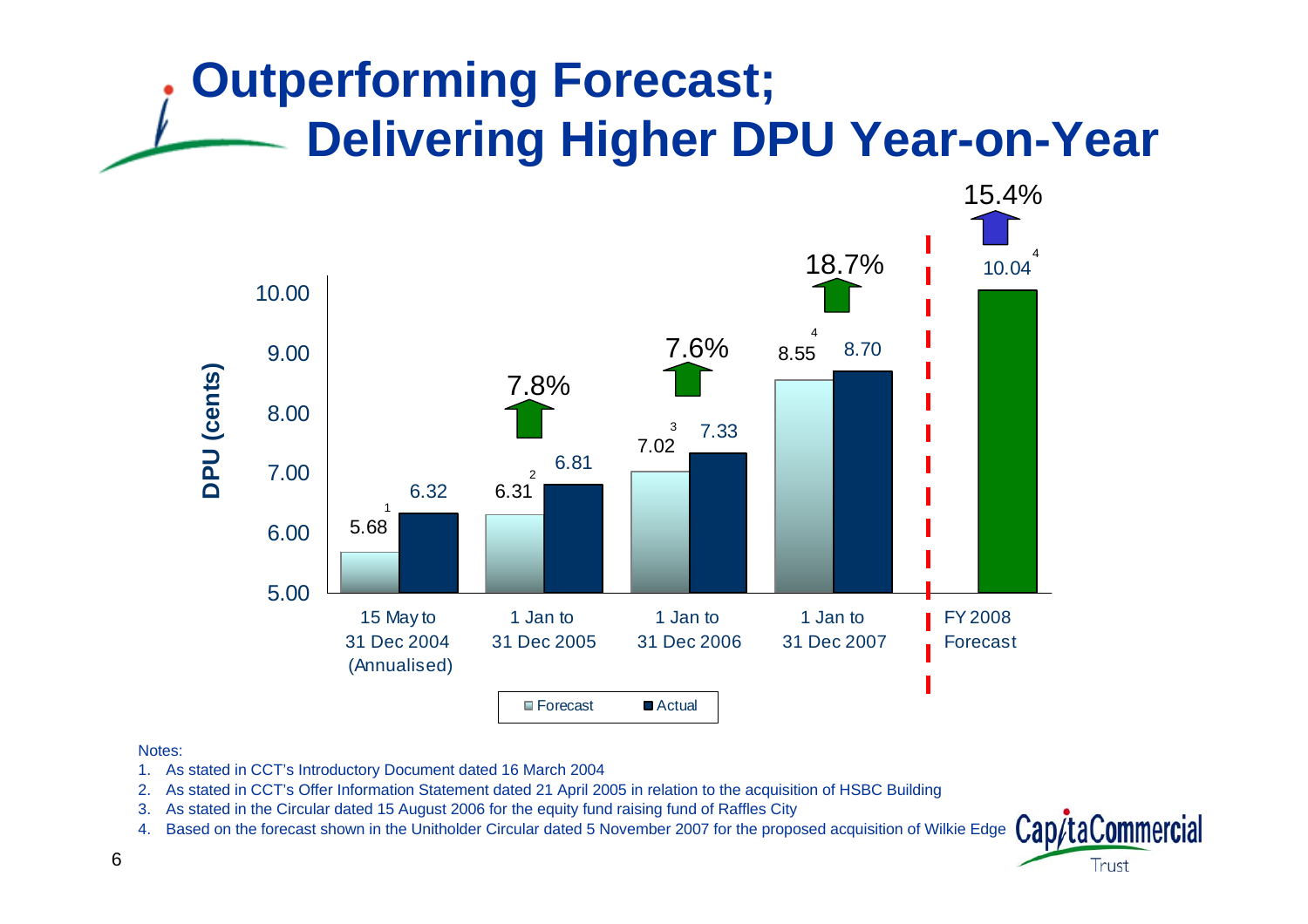# **4Q 2007 DPU Up by 14.2% Q-on-Q**

|                              | <b>Actual</b>             |                           |              |  |
|------------------------------|---------------------------|---------------------------|--------------|--|
|                              | 4Q 2007<br><b>S\$'000</b> | 4Q 2006<br><b>S\$'000</b> | Var.<br>$\%$ |  |
| <b>Gross Revenue</b>         | 62,028                    | 56,369                    | 10.0         |  |
| <b>Net Property Income</b>   | 44,401                    | 40,777                    | 8.9          |  |
| <b>Distributable Income</b>  | 32,342                    | 28,235                    | 14.5         |  |
| <b>Distribution Per Unit</b> | 2.33c                     | 2.04 <sub>c</sub>         | 14.2         |  |
| <b>Annualised DPU</b>        | 9.24c                     | 8.10¢                     | 14.1         |  |

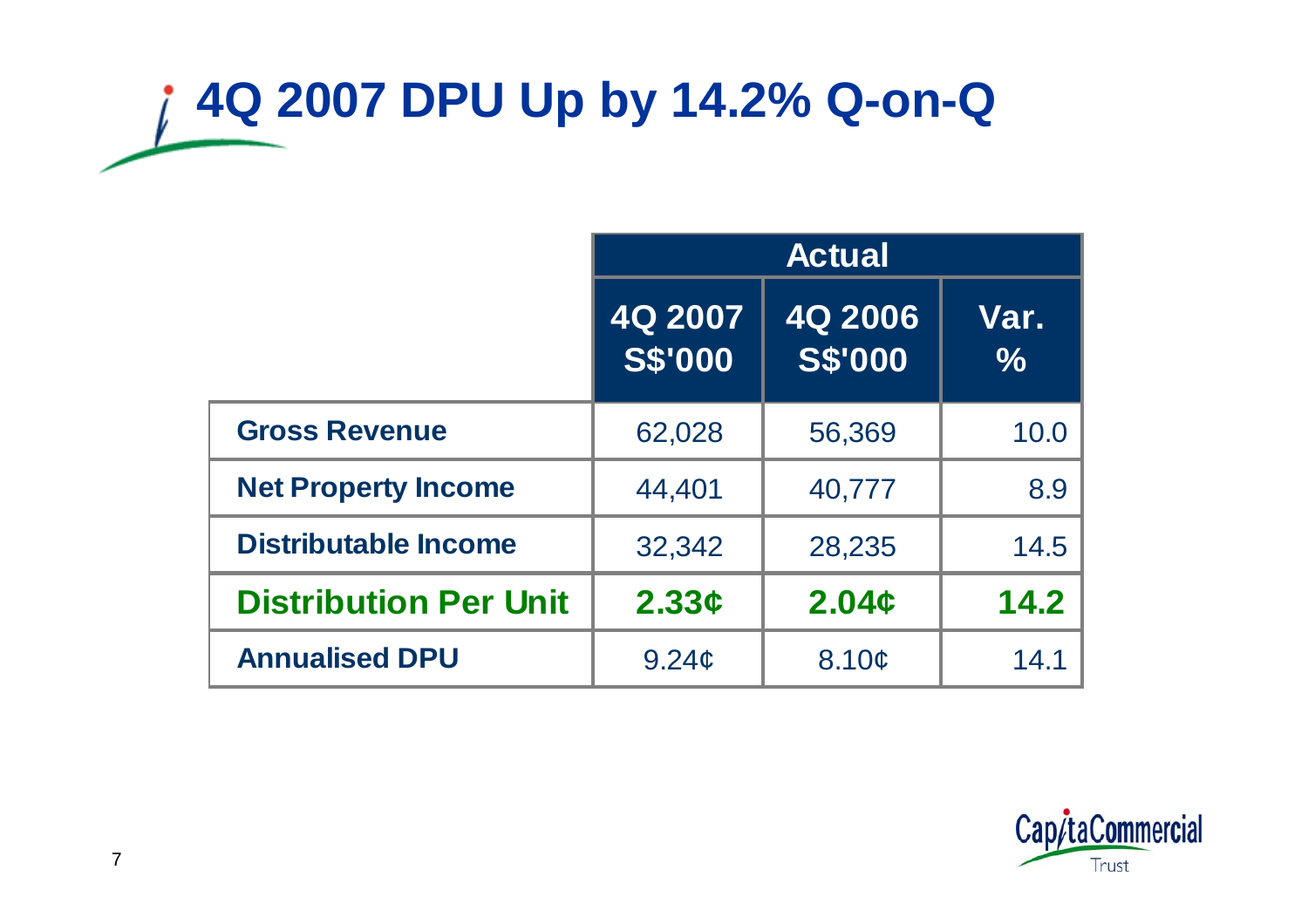### **2H 2007 DPU of 4.47¢ Exceeded Forecast by 3.5%**

|                                       | 1 Jul 2007 to 31 Dec 2007       |                                |              | <b>FY 2007</b>                  |
|---------------------------------------|---------------------------------|--------------------------------|--------------|---------------------------------|
|                                       | <b>Actual</b><br><b>S\$'000</b> | Forecast $1$<br><b>S\$'000</b> | Var.<br>$\%$ | <b>Actual</b><br><b>S\$'000</b> |
| <b>Gross Revenue</b>                  | 121,756                         | 120,086                        | 1.4          | 236,527                         |
| <b>Net Property Income</b>            | 86,903                          | 83,922                         | 3.6          | 171,476                         |
| <b>Distributable Income</b>           | 61,896                          | 59,819                         | 3.5          | 120,422                         |
| <b>Distribution Per Unit</b>          | 4.47c                           | 4.32c                          | 3.5          | 8.70c                           |
| <b>Annualised DPU</b>                 | 8.87 <sub>c</sub>               | 8.57c                          | 3.5          |                                 |
| <b>Distribution Yield<sup>2</sup></b> | 3.6%                            | 3.5%                           |              |                                 |

Notes:

1. The forecast shown in the Circular dated 5 November 2007 for the acquisition of Wilkie Edge

2. Based on CCT unit closing price of S\$2.44 as at 31 December 2007

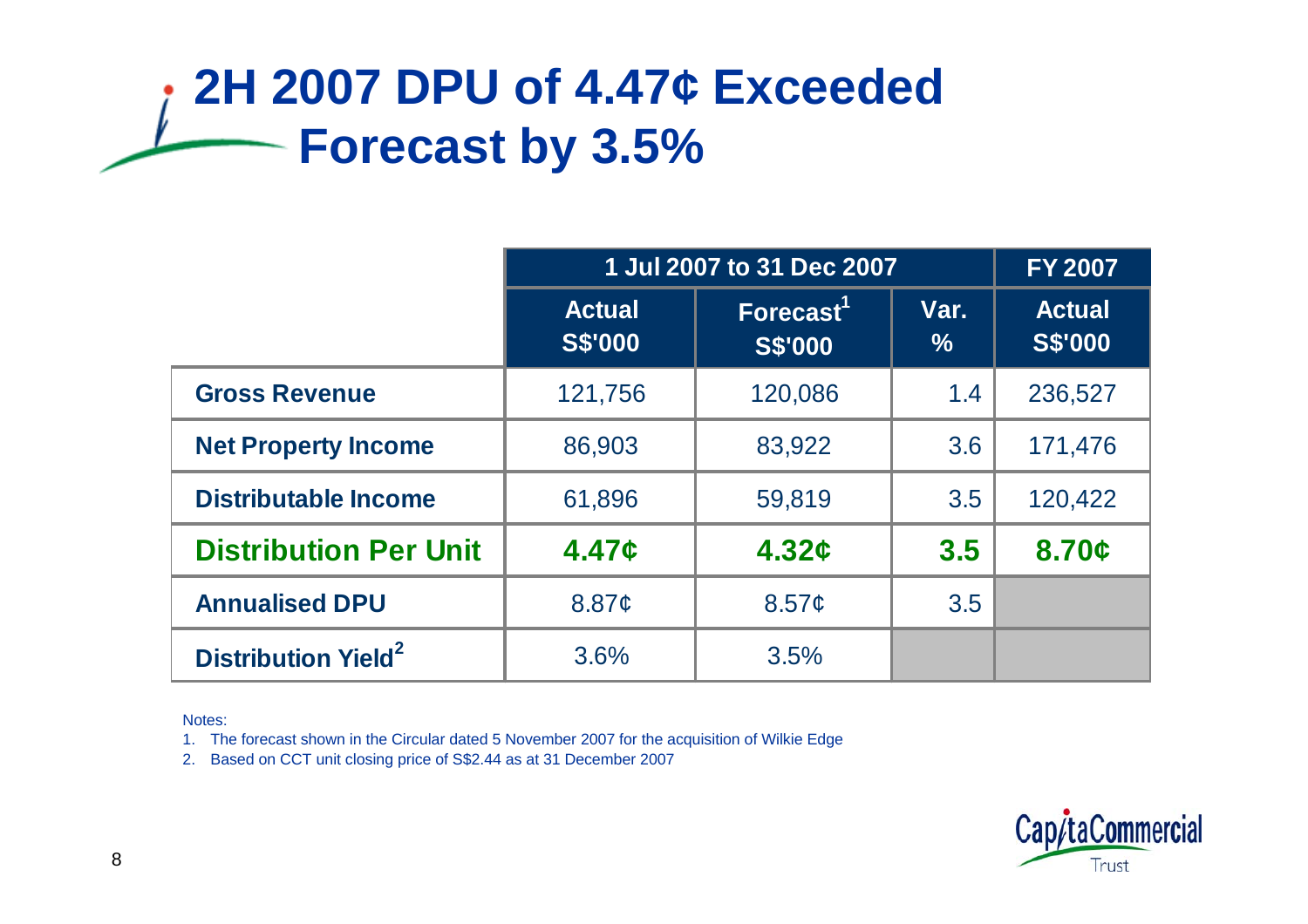# **Distribution Details**

| <b>Distribution Period</b>   | From 1 Jul 2007 to 31 Dec 2007                                |
|------------------------------|---------------------------------------------------------------|
| <b>Distribution Per Unit</b> | 4.47 cents<br>Taxable - 4.15 cents<br>Tax-exempt - 0.32 cents |

#### **Distribution Timetable**

| Trading on "Ex" Basis            | 30 January 2008  |
|----------------------------------|------------------|
| <b>Books Closure Date</b>        | 1 February 2008  |
| <b>Distribution Payment Date</b> | 29 February 2008 |

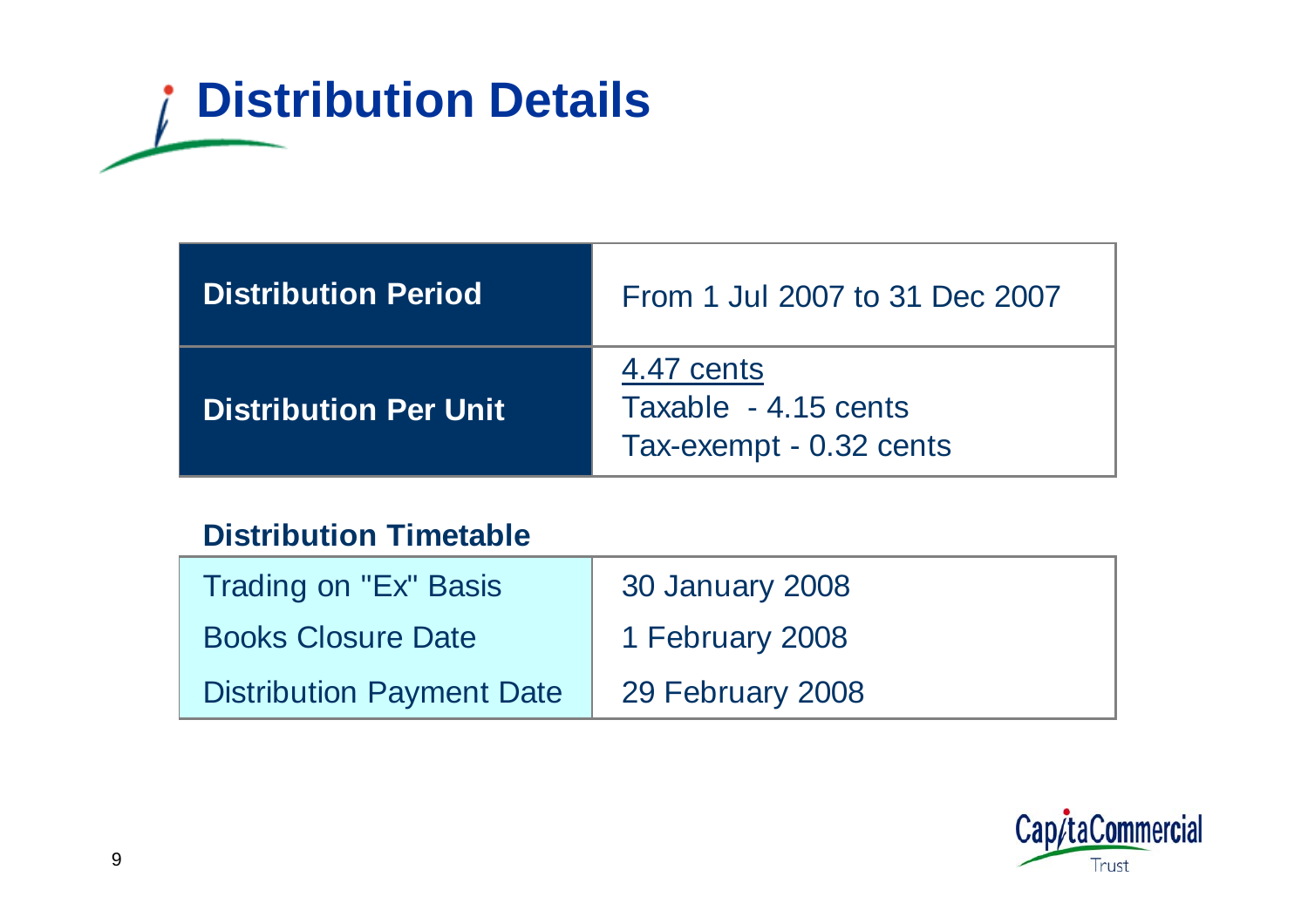### **Asset Value Increase By 14%**

|                               | <b>Valuation</b><br><b>Valuation</b><br>as at<br>as at |            | <b>Variance</b> |
|-------------------------------|--------------------------------------------------------|------------|-----------------|
| <b>S\$'million</b>            | 1 Jun 2007                                             | 1 Dec 2007 | $\frac{0}{0}$   |
| <b>Capital Tower</b>          | 1,090.0                                                | 1,224.0    | 12%             |
| <b>6 Battery Road</b>         | 1,031.0                                                | 1,249.0    | 21%             |
| <b>HSBC Building</b>          | 229.6                                                  | 270.0      | 18%             |
| <b>Starhub Centre</b>         | 295.0                                                  | 350.0      | 19%             |
| <b>Robinson Point</b>         | 169.0                                                  | 218.0      | 29%             |
| <b>Bugis Village</b>          | 70.0                                                   | 72.4       | 3%              |
| <b>Golden Shoe Car Park</b>   | 110.0                                                  | 114.0      | 4%              |
| <b>Market Street Car Park</b> | 59.0                                                   | 61.0       | 3%              |
| Raffles City - 100%           | 2,411.0                                                | 2,586.0    | 7%              |
| Raffles City - 60%            | 1,446.6                                                | 1,551.6    | 7%              |
| <b>Portfolio</b>              | 4,500.2                                                | 5,110.0    | 14%             |

Note: Market Valuation as at 1 Dec 2007

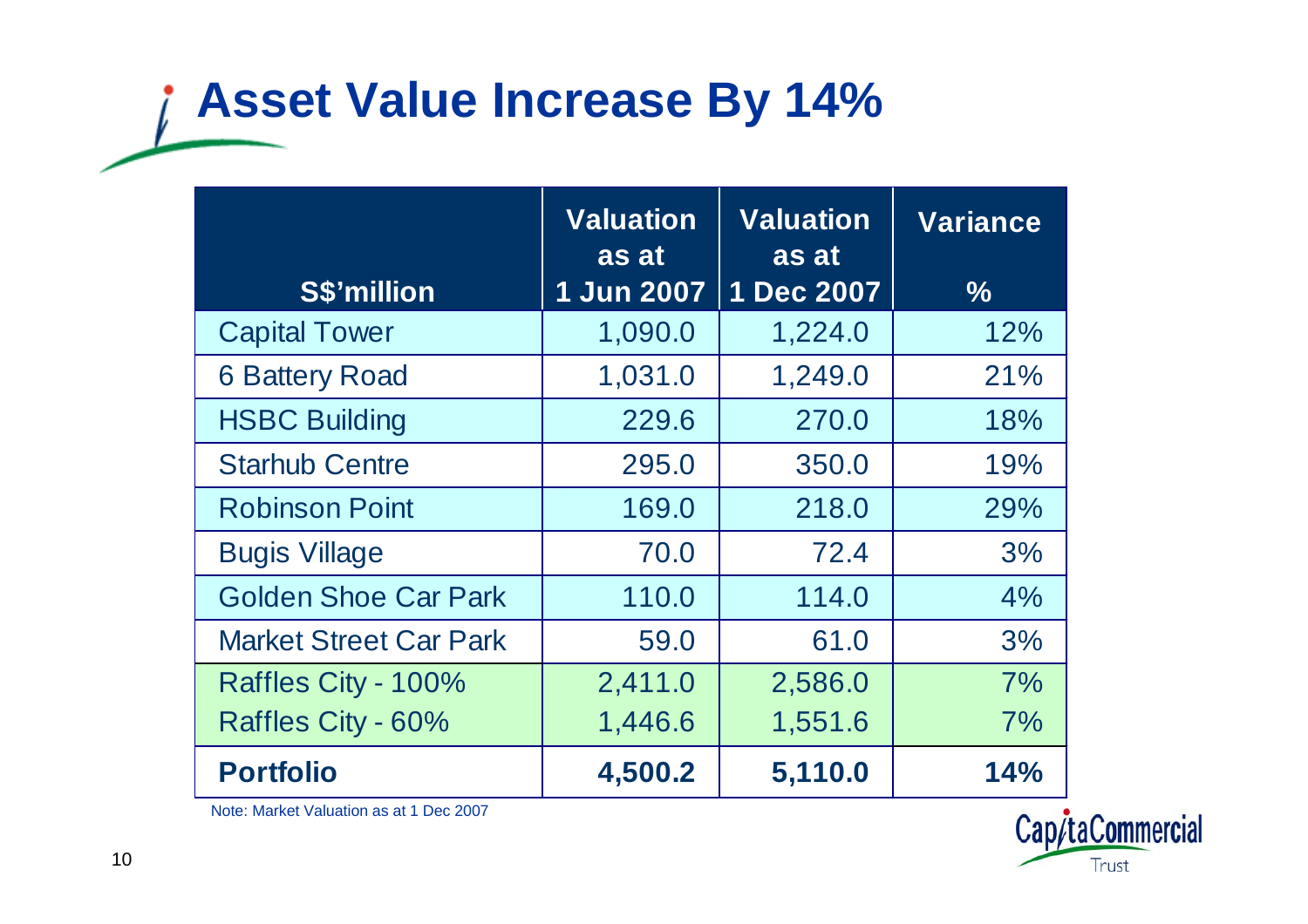### **NAV Increased 17% With Asset Valuation**



- **□ Mainly due to increase in office rental** rates
- $\square$  Portfolio asset value increase by 14%<sup>1</sup>
- $\Box$  Adjusted NAV<sup>2</sup> increased by 17% to S\$2.80 per unit from S\$2.39 per unit in Jun 2007
- $\Box$  Increase is credited to statement of total return, but has NO IMPACT on distributable income

- 1. Comparing the 1 December 2007 valuation against the aggregated value of assets based on 1 June 2007 valuation
- 2. Adjusted NAV is net of the distributable income to be paid by 29 February 2008

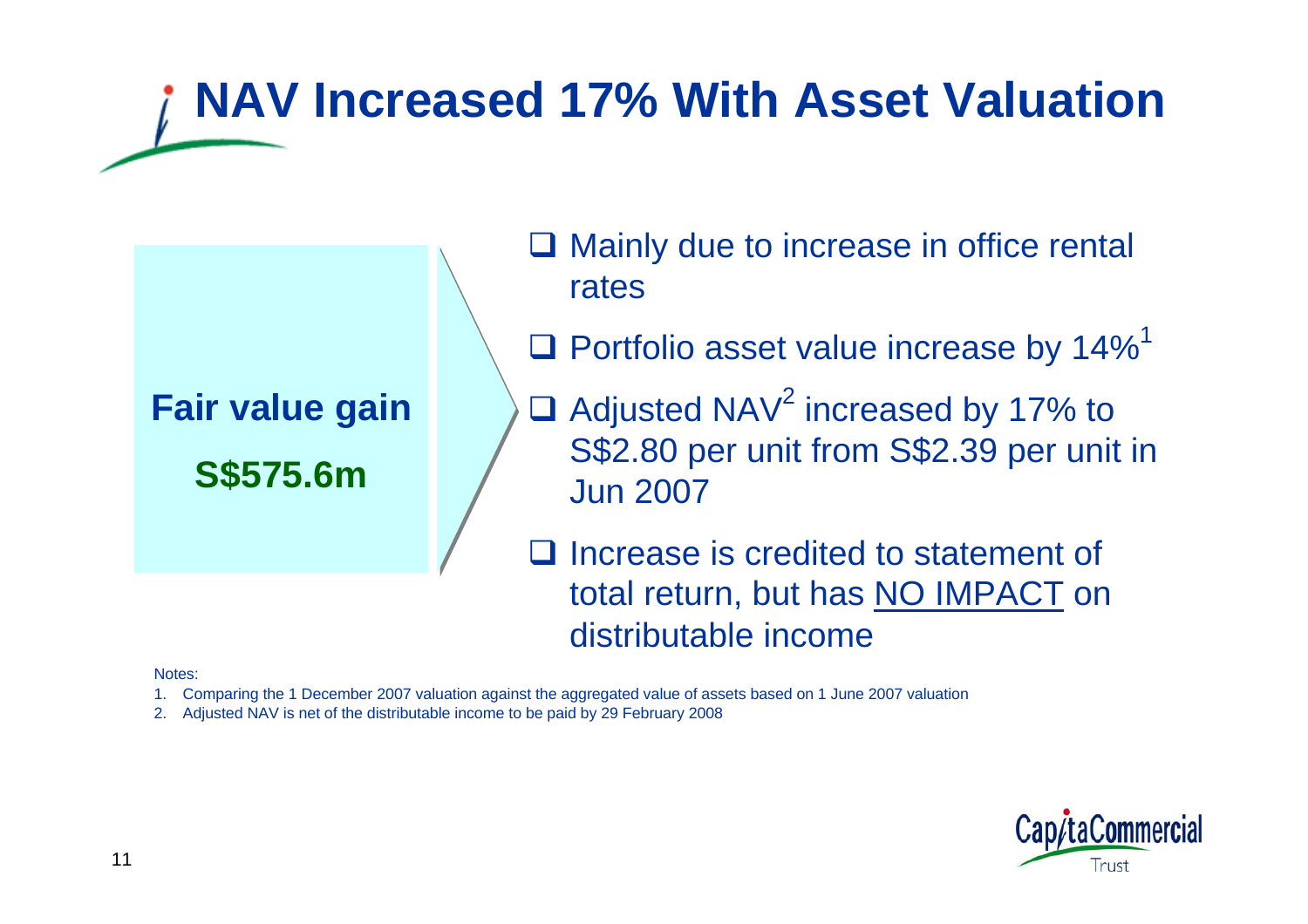### **Total Assets at S\$5.3 b; NAV at S\$2.80**

|                                  | 31 Dec 2007<br><b>S\$'000</b> | 30 Sep 2007<br><b>S\$'000</b> | 31 Dec 2006<br><b>S\$'000</b> | <b>NAV</b>                |        |
|----------------------------------|-------------------------------|-------------------------------|-------------------------------|---------------------------|--------|
| Non-current assets <sup>1</sup>  | 5,238,359                     | 4,579,071                     | 3,844,534                     | 31 December 2007          | \$2.84 |
| Current assets <sup>2</sup>      | 40,374                        | 92,553                        | 47,223                        | 30 September 2007         | \$2.40 |
| <b>Total assets</b>              | 5,278,733                     | 4,671,624                     | 3,891,757                     | 31 December 2006          | \$2.39 |
| Current liabilities <sup>3</sup> | 220,725                       | 194,917                       | 131,919                       | Adjusted NAV <sup>4</sup> |        |
| Non-current liabilities          | 1,120,386                     | 1,150,313                     | 1,147,424                     | 31 December 2007          | \$2.80 |
| <b>Net assets</b>                | 3,937,622                     | 3,326,394                     | 2,612,414                     | 30 September 2007         | \$2.38 |
| <b>Unitholders' funds</b>        | 3,937,622                     | 3,326,394                     | 2,612,414                     | 31 December 2006          | \$1.86 |

Notes:

1. The increase is due to the net change in fair value of investment properties and progress payments for acquisition of Wilkie Edge, offset by the sales of Wisma Technip

2. The decrease is mainly due to lower cash and cash equivalent due to the financing of AEI in Raffles City

3. The increase is due to the drawn down of bridge loan amounting to S\$19.5 million from DBS Bank to part finance the payment of Wilkie Edge and the accrual of cost on AEI in Raffles City

4. Assuming the distribution income has been paid out to the unitholders

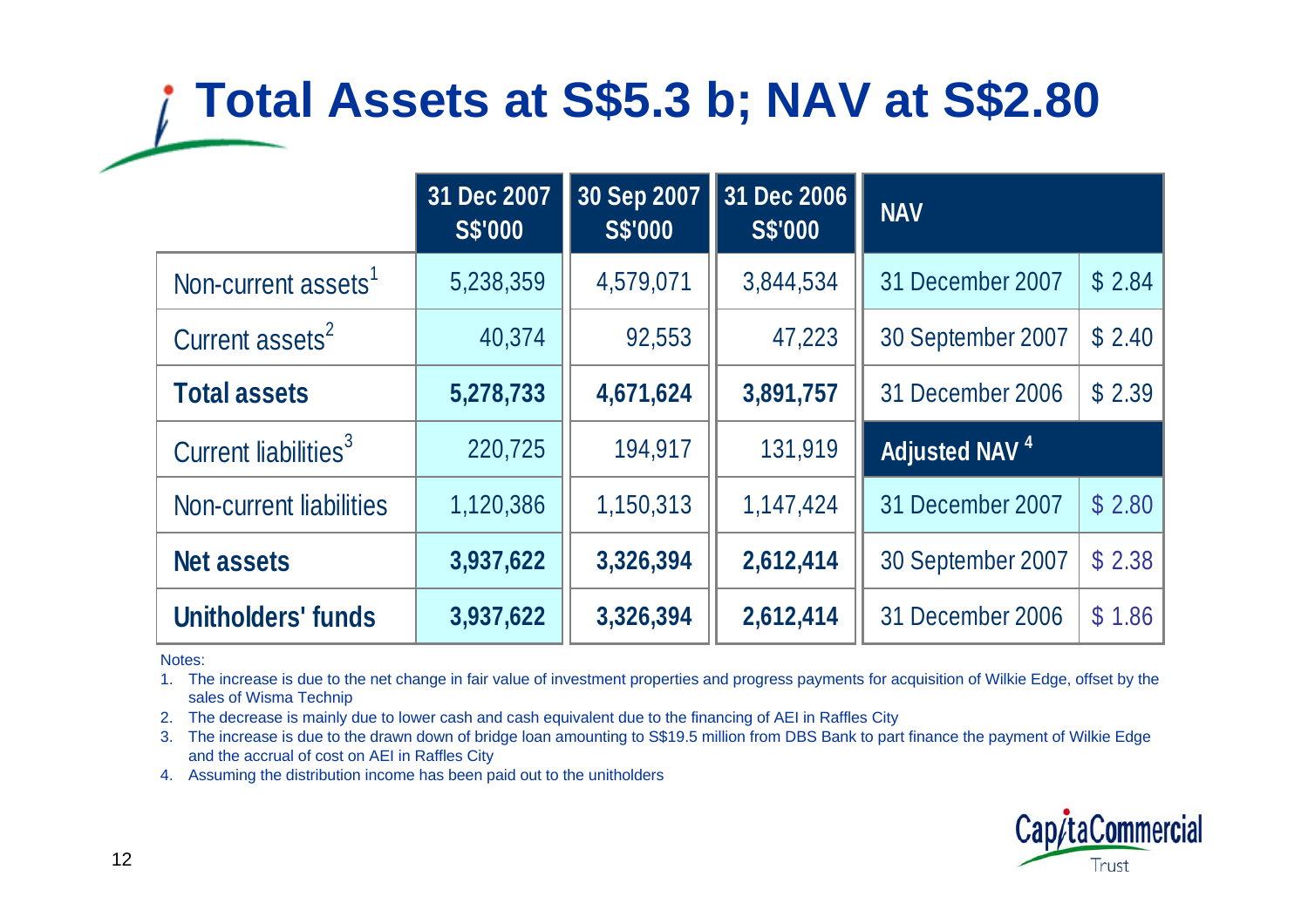## **Robust Financial Ratios**

|                                                | As at       | As at       |
|------------------------------------------------|-------------|-------------|
|                                                | 31 Dec 2007 | 30 Sep 2007 |
| Total debt (S\$'mil)                           | 1,261.7     | 1,242.2     |
| Gearing ratio <sup>1</sup>                     | 23.9%       | 26.7%       |
| Interest service coverage ratio <sup>2</sup>   | 3.3 times   | 3.3 times   |
| <b>Average cost of debt</b>                    | 3.9%        | 3.9%        |
| Average fixed rate term to expiry <sup>3</sup> | 3.3 years   | 3.6 years   |
| <b>Corporate Rating (Moody's)</b>              | "A3"        | "A3"        |

Notes:

1. Ratio of borrowings of CCT Trust and RCS Trust (60%) over total deposited properties of CCT Trust and RCS Trust (60%)

2. Ratio of net investment income before interest and tax of CCT Trust and RCS Trust (60%) over interest expenses of CCT Trust and RCS Trust (60%)

3. Average fixed rate term to expiry of CCT Trust and RCS Trust, where applicable

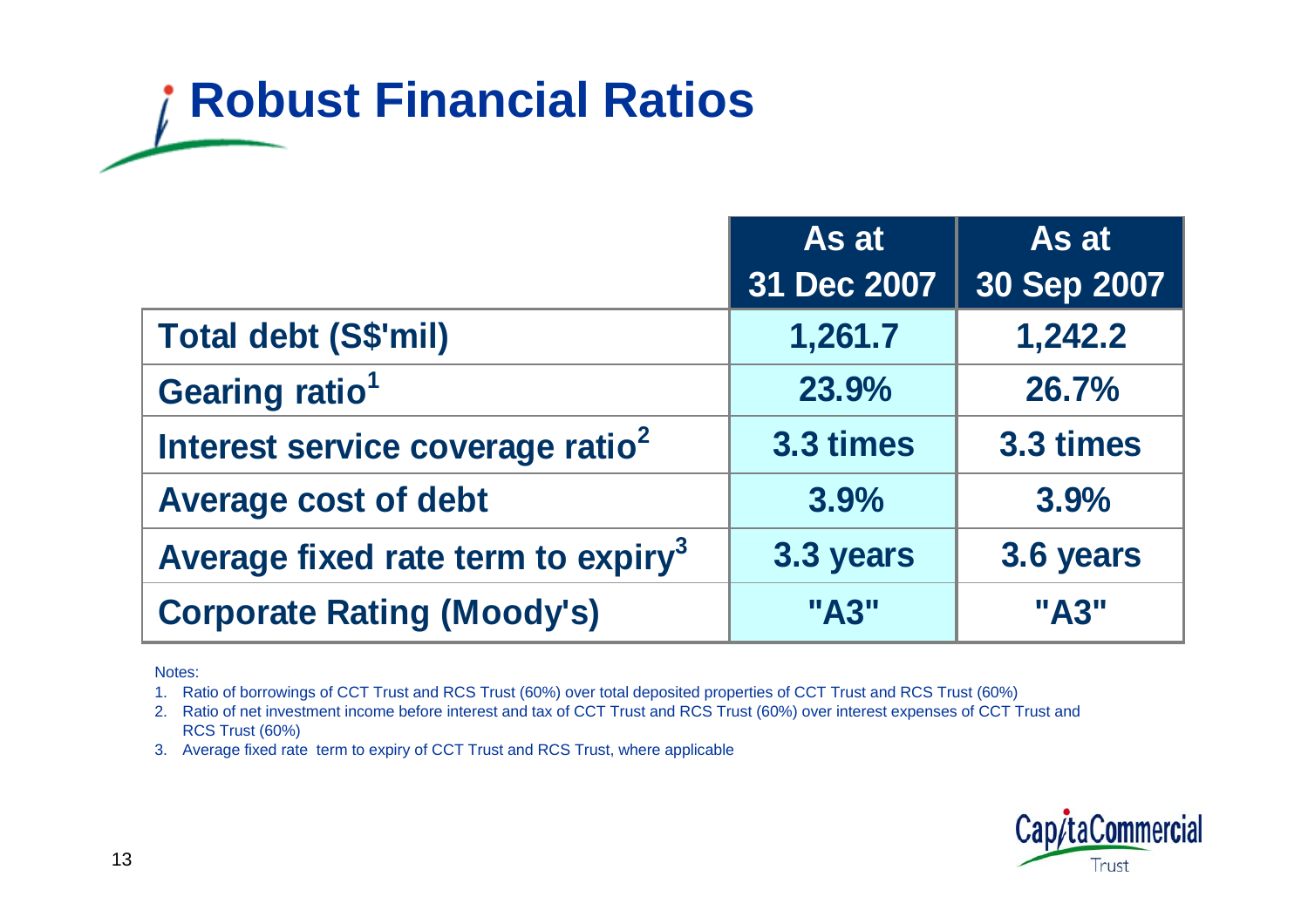# **Low Refinancing & Interest Rate Exposure**



#### **Debt Maturity Profile** Well spread out exposure

Locked in S\$100m (8%) for 3 years to mature 2011



#### **Interest Rate Exposure** 86% fixed until March 2009

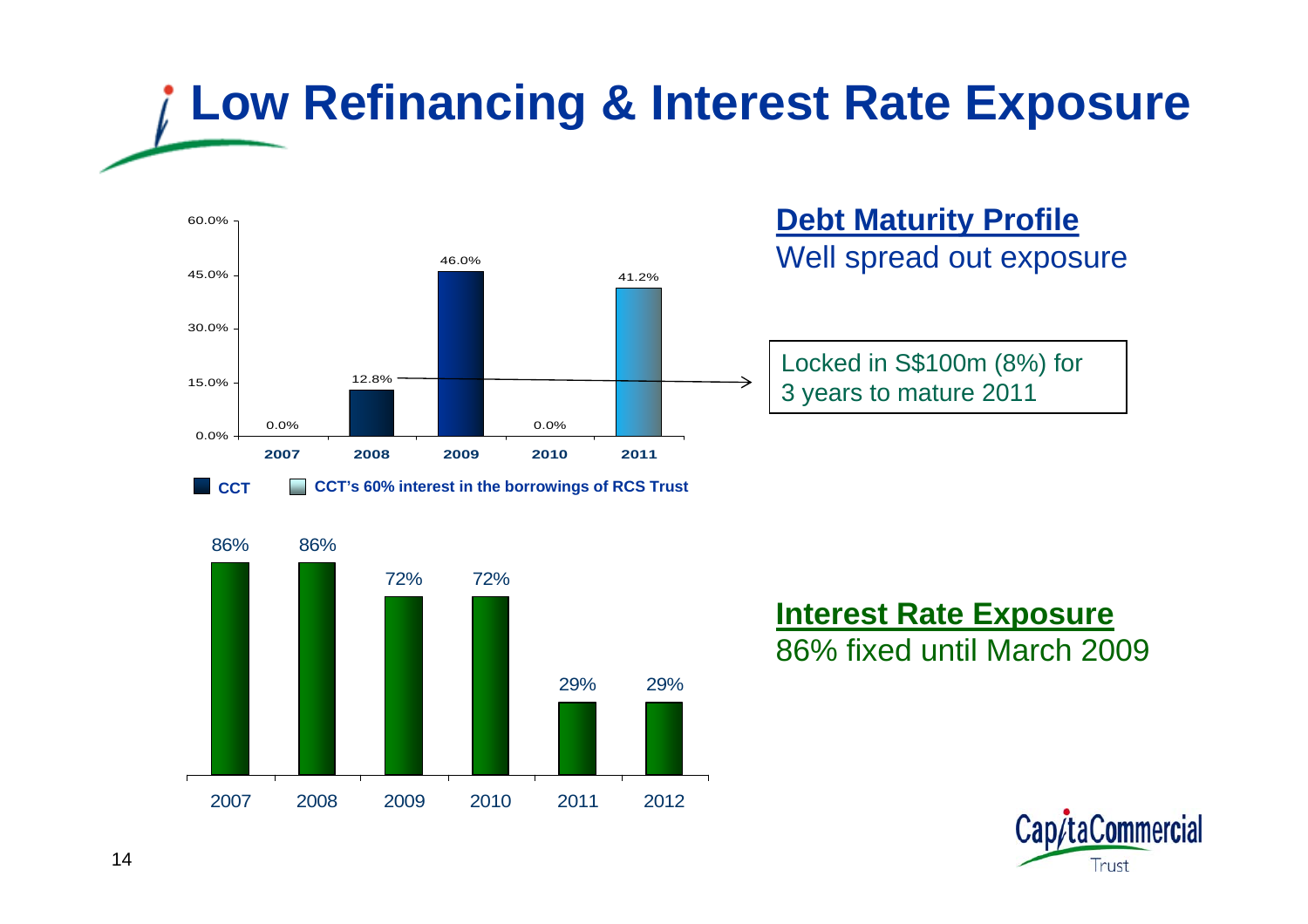## **Total Return – Stable Performance Price performance**



| <b>Total Return<sup>1</sup></b>      | <b>Since</b><br>Listing <sup>2</sup> |
|--------------------------------------|--------------------------------------|
| <b>CCT</b>                           | 144%                                 |
| <b>SESProp Index</b>                 | 247%                                 |
| <b>STI Index</b>                     | 115%                                 |
| <b>MSCI Singapore</b> (no dividends) | 85%                                  |

*Source: Bloomberg as at 9 January 2008*

- 1. Total return calculated based on unit/share price appreciation and distributions reinvested in stock/index
- 2. CCT's listing date was 11 May 2004

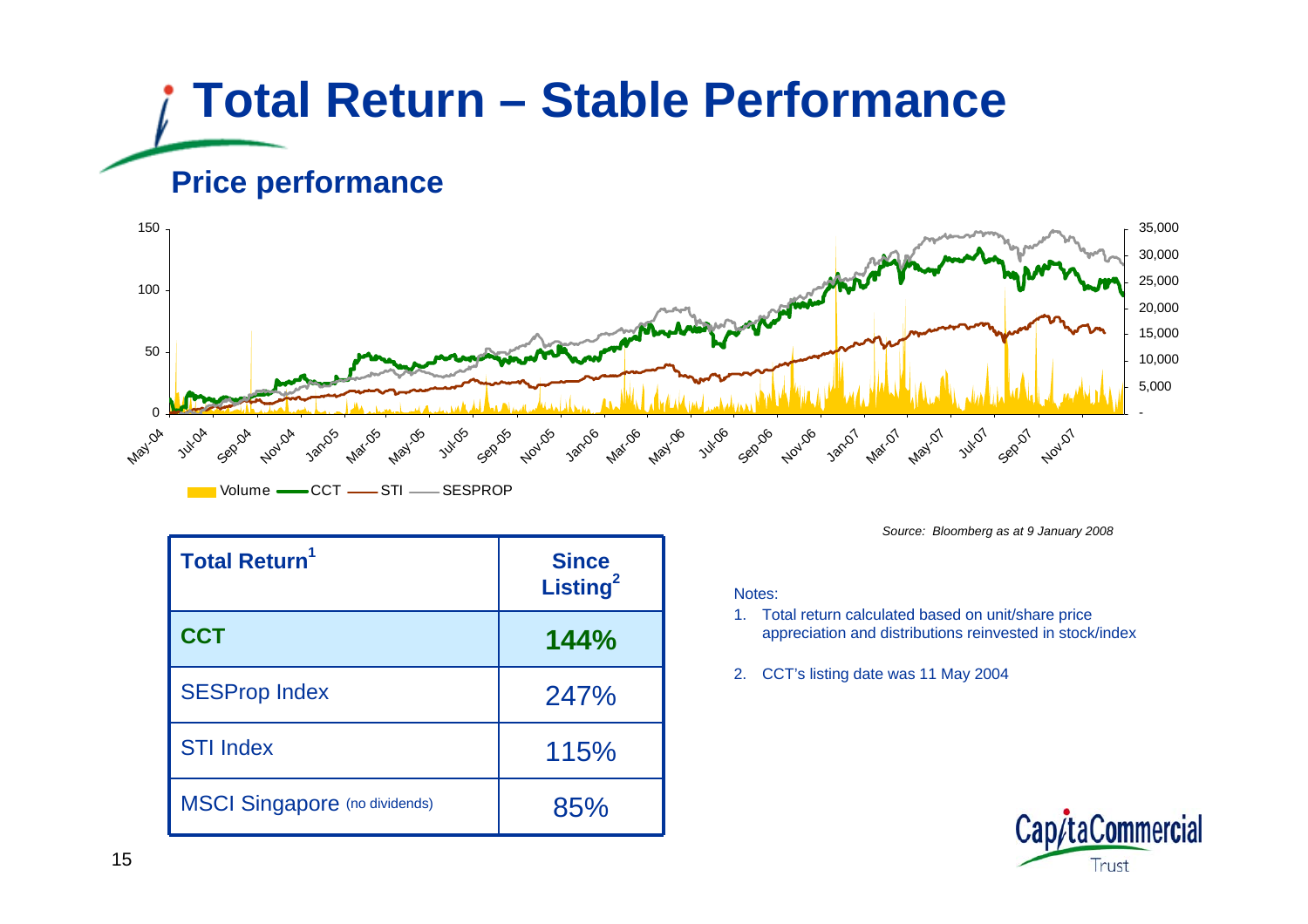



# **Portfolio Update**

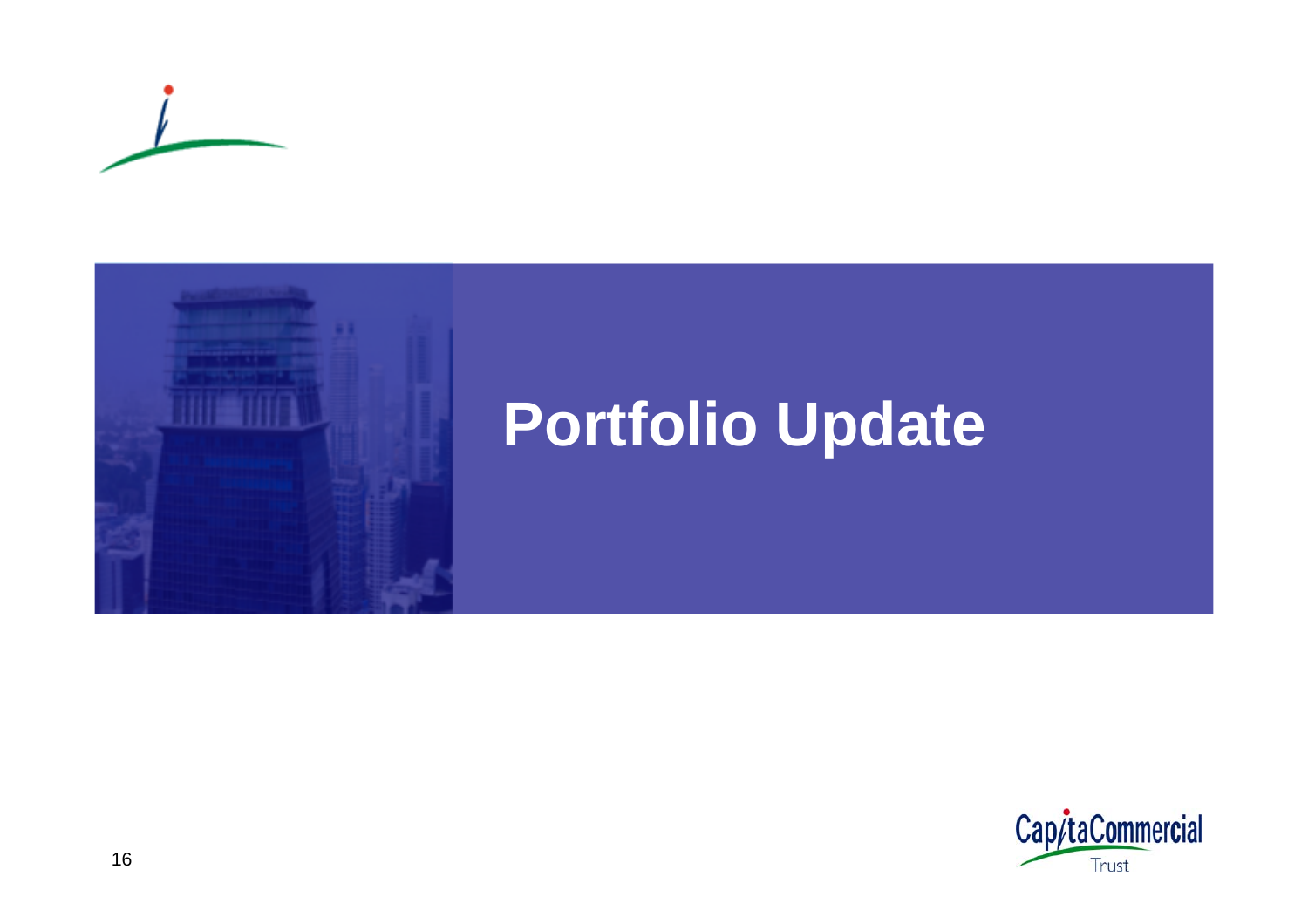### **Significantly Higher Rent Reversions (Office)**

#### **Renewals and New Leases Committed<sup>1</sup> (1 Jan to 31 Dec 2007)**



- 1. Including leases commencing in 2008
- 2. The forecast is based on the management's forecast in the Circular dated 5 November 2007for the acquisition of Wilkie Edge
- 3. Exclude leases committed for new space arising from asset enhancement work

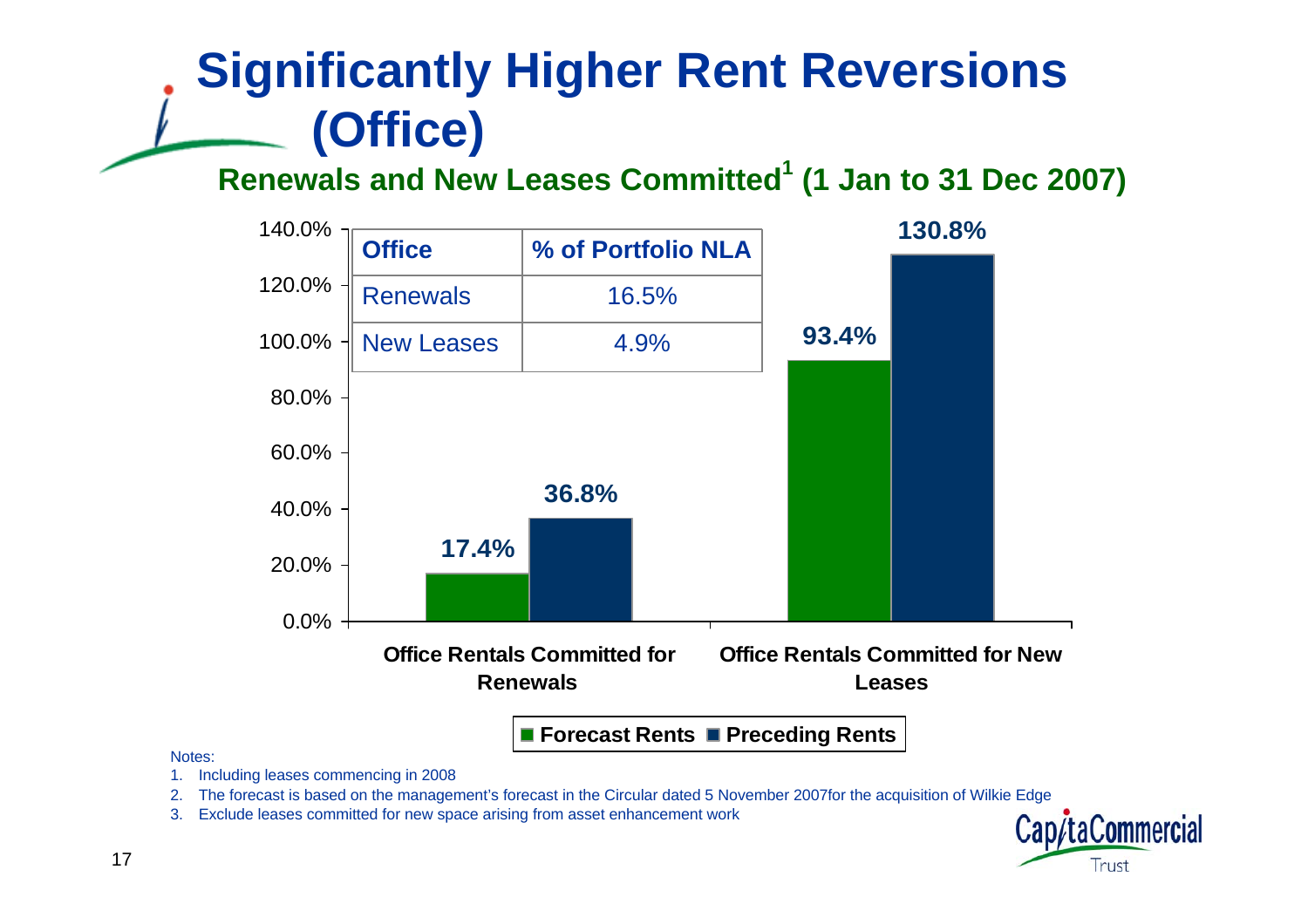### **Significantly Higher Rent Reversions (Retail)**

#### **Renewals and New Leases Committed<sup>1</sup> (1 Jan to 31 Dec 2007)**



Notes:

1. Including leases commencing in 2008

2. The forecast is based on the management's forecast in the Circular dated 5 November 2007for the acquisition of Wilkie Edge

3. Exclude leases committed for new space arising from asset enhancement work

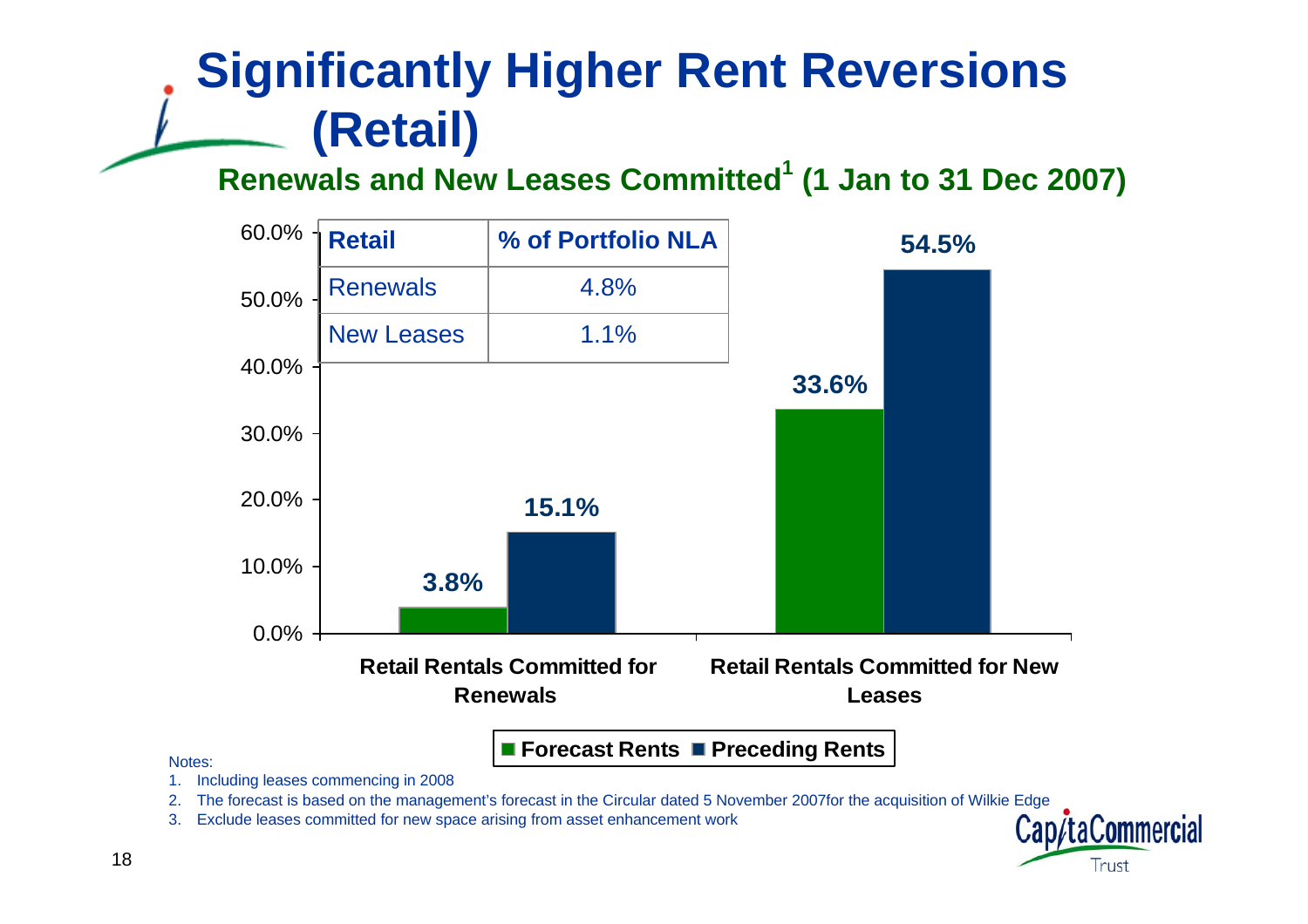# **Strong Uptrend in Rental Rates**

|                           | <b>Rental Rates</b><br><b>Committed in</b><br>$3Q$ 2007 <sup>1</sup><br>(S\$ psf pm) | <b>Rental Rates</b><br><b>Committed in</b><br>$4Q$ 2007 <sup>1</sup><br>(S\$ psf pm) | <b>Current</b><br><b>Asking Rent</b><br>(S\$ psf pm) | <b>Est. Average</b><br><b>Micro-Market</b><br>Rent <sup>2</sup><br>(S\$ psf pm) |
|---------------------------|--------------------------------------------------------------------------------------|--------------------------------------------------------------------------------------|------------------------------------------------------|---------------------------------------------------------------------------------|
| <b>6 Battery Road</b>     | $16.50 - 17.50$                                                                      | 17.80 - 18.50                                                                        | 20,50                                                | 16.30                                                                           |
| <b>Capital Tower</b>      | $4.75^3 - 7.80^4$                                                                    | $7.04^{3}$                                                                           | 16.00                                                | 10.30                                                                           |
| <b>Raffles City Tower</b> | $9.40 - 14.50$                                                                       | 15.00 - 15.90                                                                        | $16.50 - 17.50$                                      | 10.60                                                                           |
| <b>Robinson Point</b>     | 9.00                                                                                 | 11.00                                                                                | 12.50                                                | 10.30                                                                           |

Notes:

1. Including leases commencing in 2008

2. Estimated average micro-market rent as at 31 Dec 2007. Based on typical lettings of up to 10,000 sq ft on standard lease terms. They do not reflect lettings of anchor space

3. The lease was subjected to rental cap

4. For the leasing of an unconventional office space

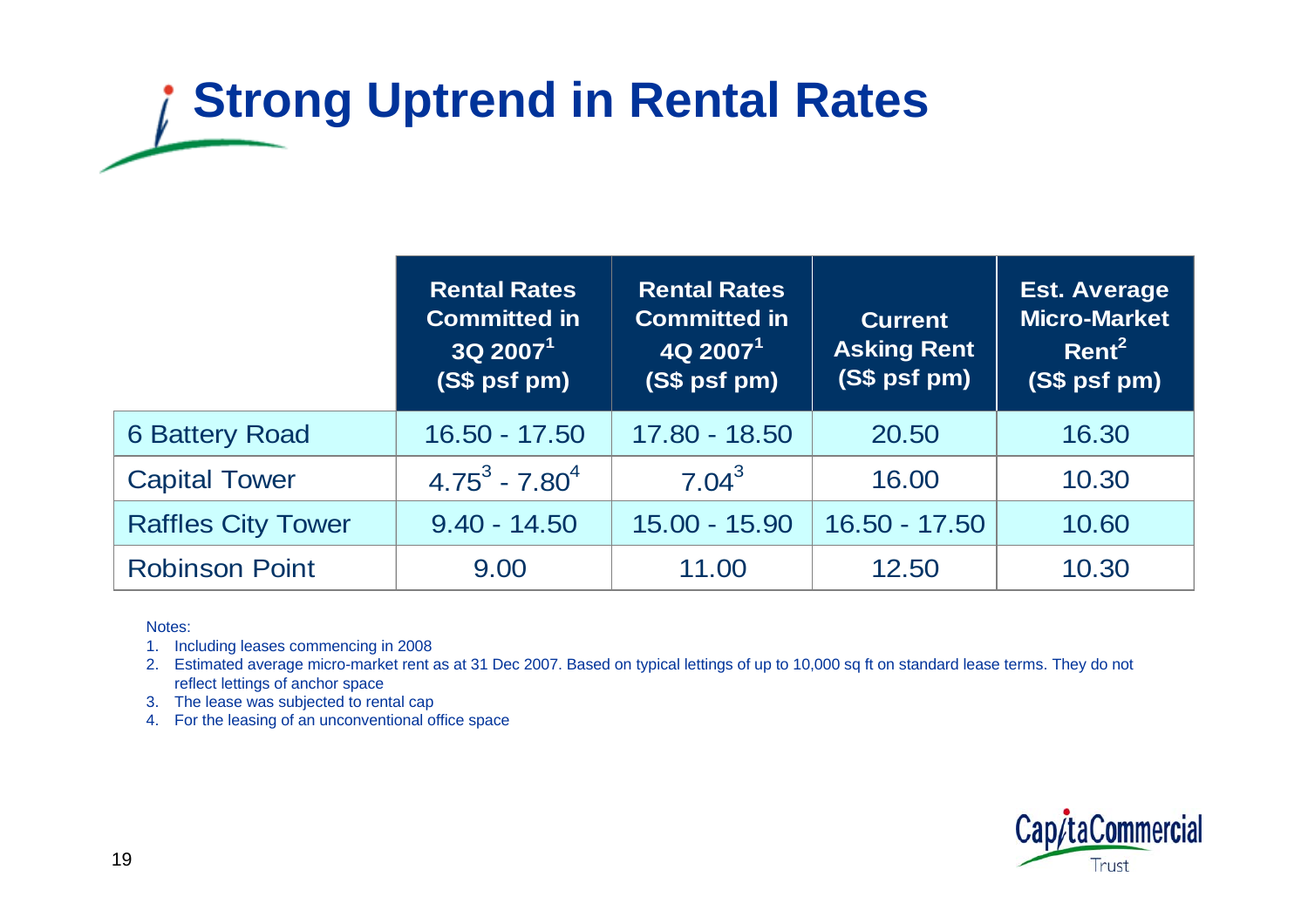### **Forecast Healthy Office Absorption Through 2012**

**CBRE projected annual take-up for 2007-2012 is 1.6 mil sq ft** 

**Occupancy rates expected to remain in the range of 91% to 95%**

**Demand as at end-3Q 2007 – 1.9 mil sq ft**

**Past 10 year average demand – 1.28 mil sq ft**

#### **Singapore Private Office Space (Central Area) -- Demand, Supply & Vacancy**



Trust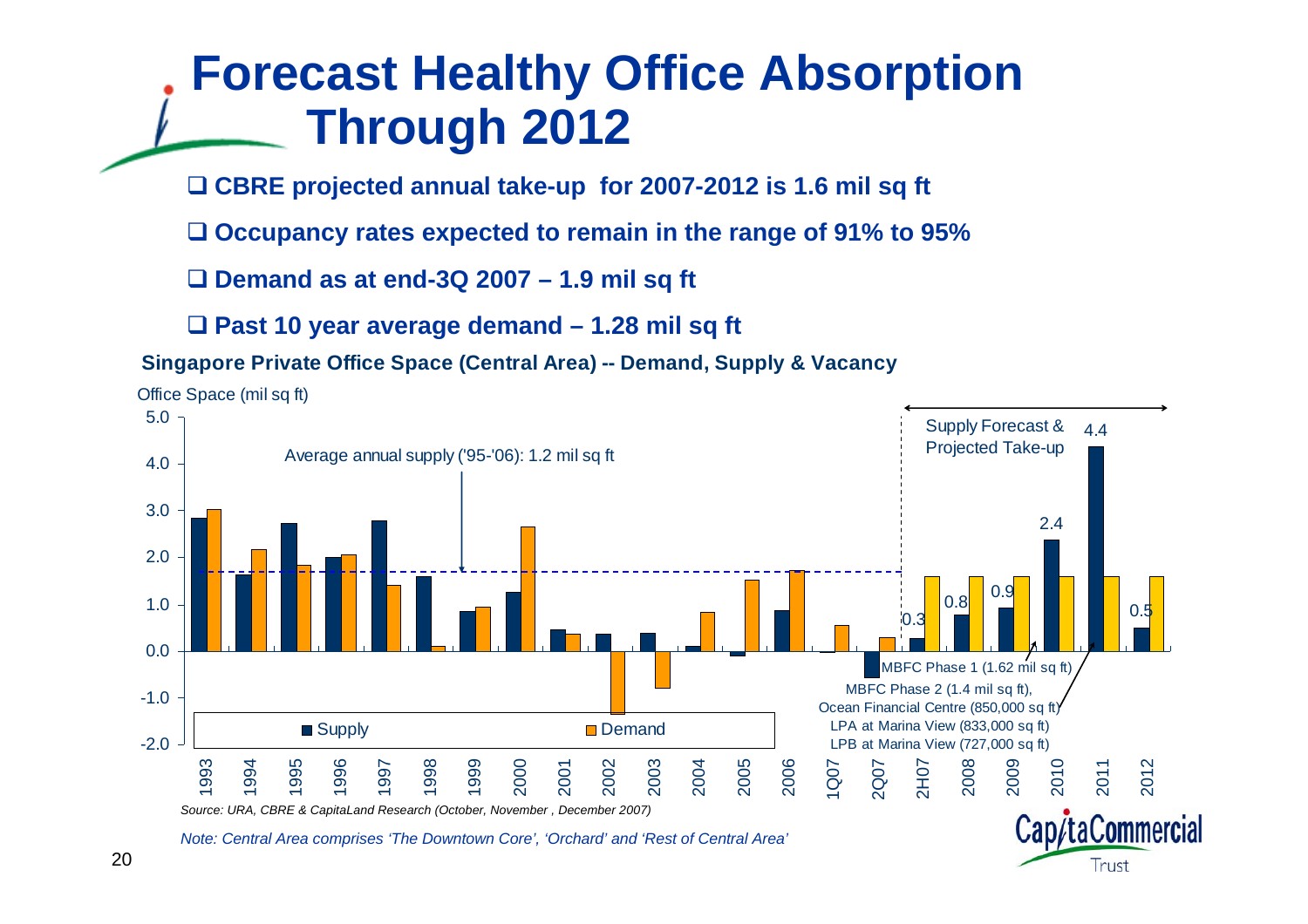### **Strong Demand for Office Space**

■ "Citi Singapore untouched by global storm: country head.. No job cuts here as growth remains strong… Asia is the single largest contributor to Citi's business, outside the US, at 17% last year."

#### **Piyush Gupta, Citi Singapore country officer in Business Times, 19 Jan 2008**

 Swiss wealth manager, Bank Julius Baer leased the 26,000 sq ft of office space at Harbourfront premise "as part of its business continuity plan strategy"…"would continue to operate out of its office at One George Street."

#### **Ms Lim Li Koon, Julius Baer in Business Times, 3 Jan 2008**

- US-based global engineering, construction and diversified services company Flour Daniel leasing 15,000 sq ft at 80 Robinson Road
- US-based drug development services company PharmaNet relocating to 5,000 sq ft premises at Springleaf Tower

**As reported in The Business Times, article titled "High rentals don't worry some MNCs", 3 Jan 2008**

**Singapore's position as global financial hub is key economic driver**

Cap/taCommercial Trust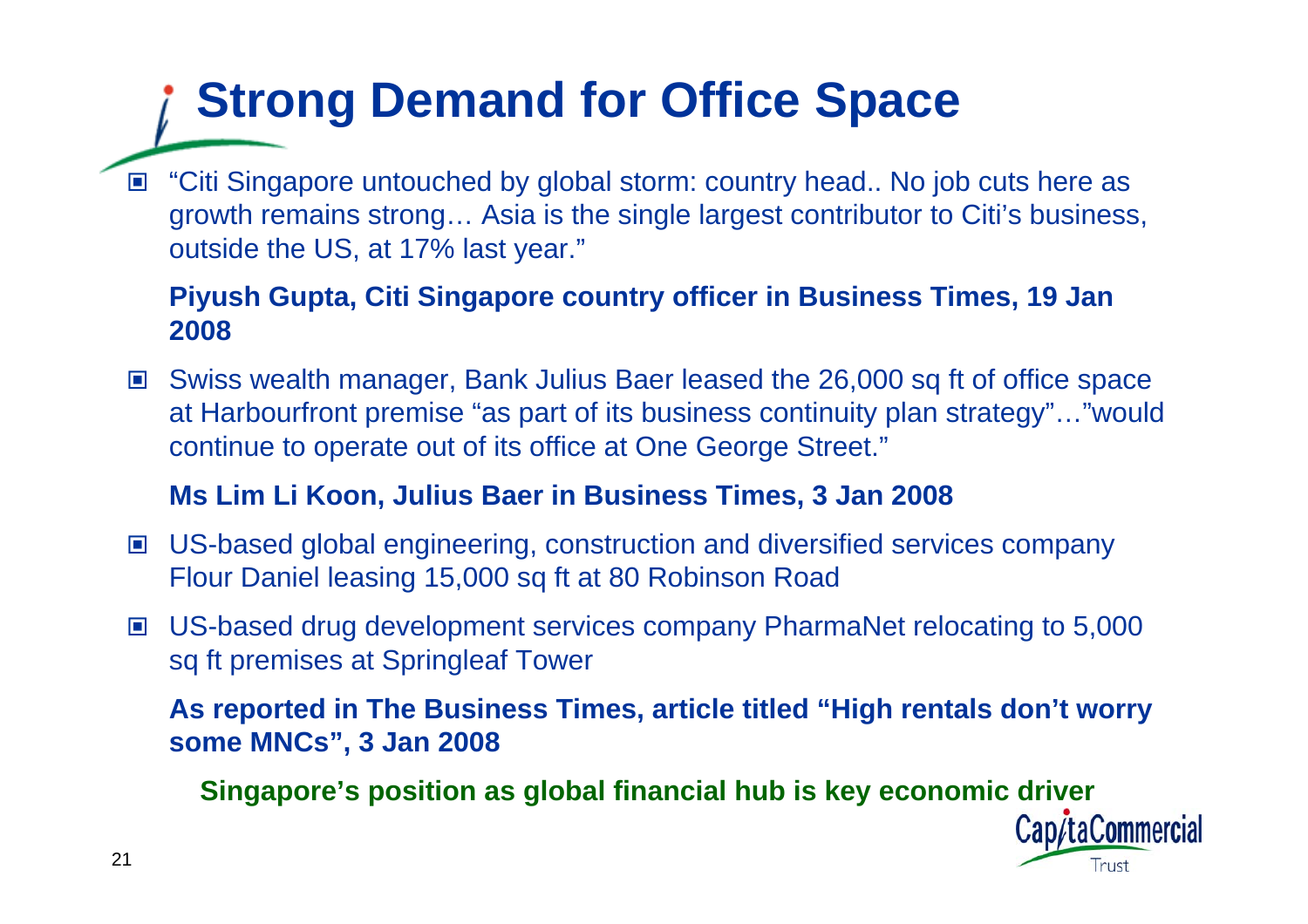### **Prime Office Rent Surpasses 1996 Market Peak - S\$9.90; Exceeded 1990 Market Peak - S\$11.50**

|              | 4Q 2007        | <b>Vs 4Q 2006</b> | <b>Vs 3Q 2007</b> |
|--------------|----------------|-------------------|-------------------|
| <b>Prime</b> | \$15.00 psf pm | Up $92.4\%$       | Up 19.0%          |
| I Grade A    | \$17.15 psf pm | Up 96.5%          | Up $15.1\%$       |

#### **Average Prime Office Rents (Singapore Market)**





Source: CBRE (4Q 2007)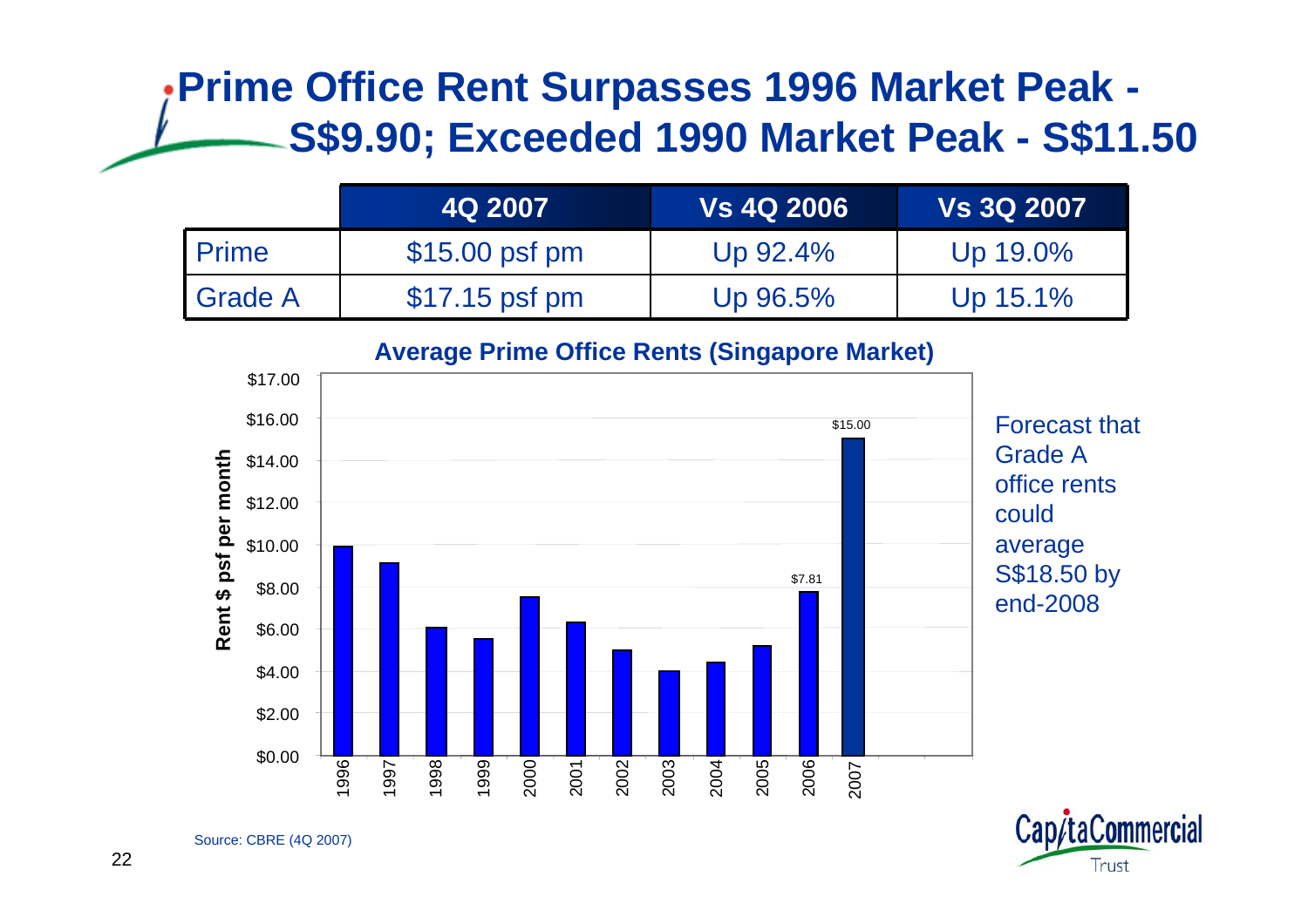## **Office Lease Expiries Offer Rent Upside**

#### **Leases up for Renewal (By Gross Rental Income) as at 31 Dec 2007**



Note:

1. Excludes a lease expiring beyond 2011 (representing 5.1% of office gross rental income) which is subject to a rent review in 2008

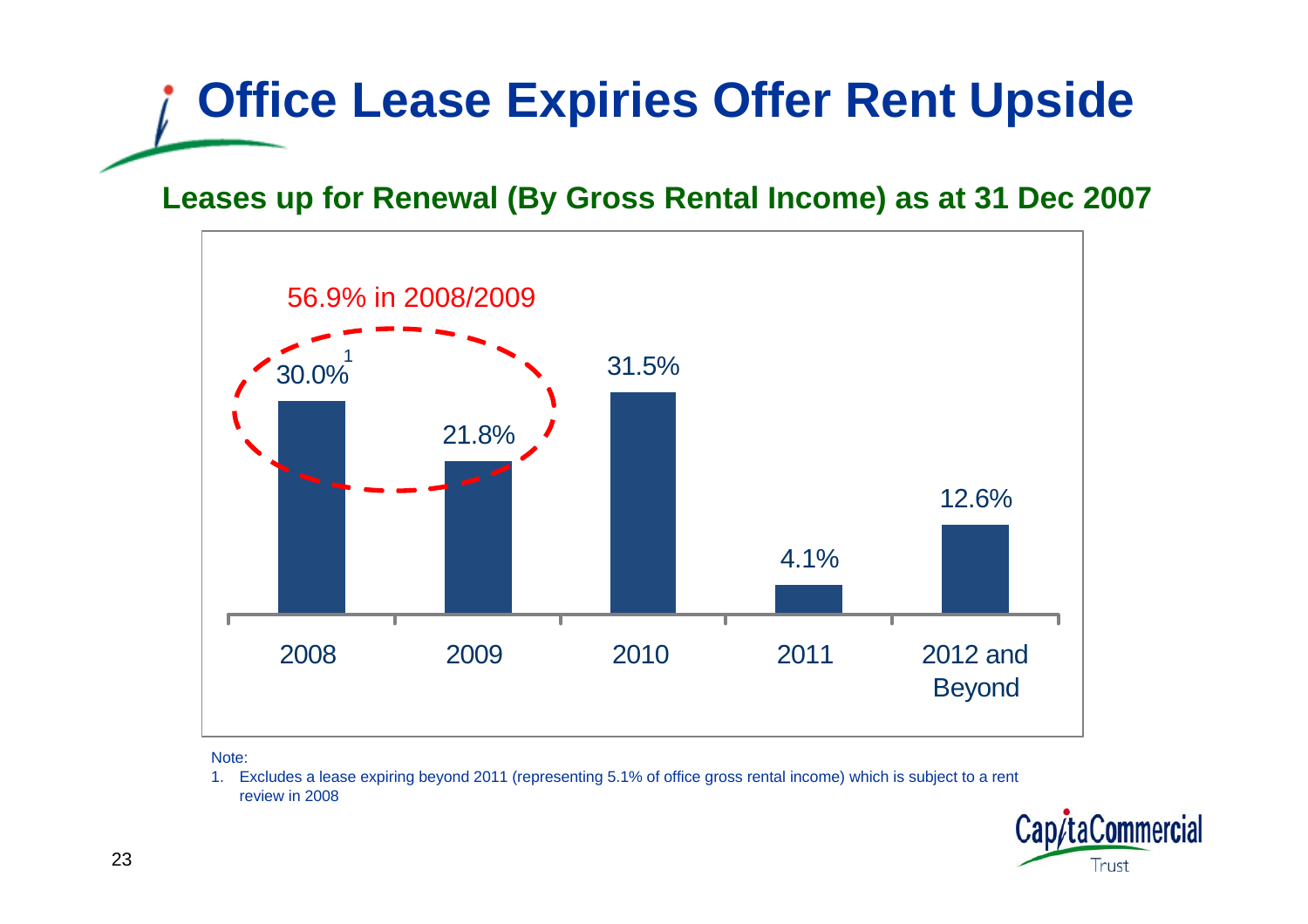### **Well Dispersed Lease Expiries**

#### **Leases up for Renewal (By Gross Rental Income) as at 31 Dec 2007**



- 1. Excludes a lease expiring beyond 2011 (representing 3.1% of the total gross rental income) which is subject to a rent review in 2008
- 2. Excludes turnover rent
- 3. The hotels and convention centre master lease at Raffles City is on a 20-year lease commencing from 7 November 1996

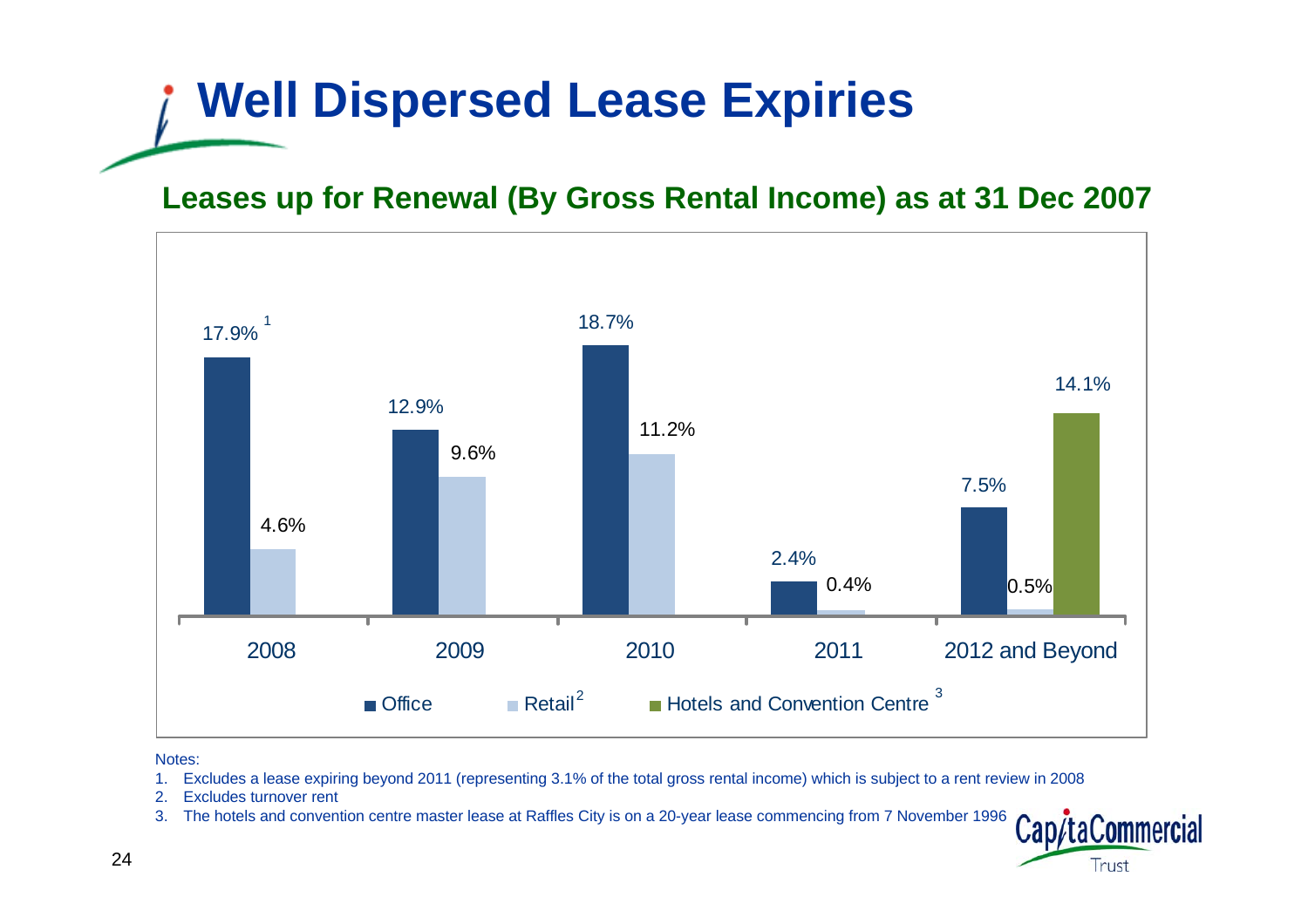# **Upside Potential with Current Average Rent**

#### **Average Gross Rental Rate of Expiring Leases<sup>1</sup> vs Micro-Market Rent<sup>2</sup>**



- 1. Lease expiry by gross rental income as at 31 Dec 2007
- 2. Estimated average micro-market rent as at 31 Dec 2007. Based on typical lettings of up to 10,000 sq ft on standard lease terms. They do not reflect lettings of anchor space

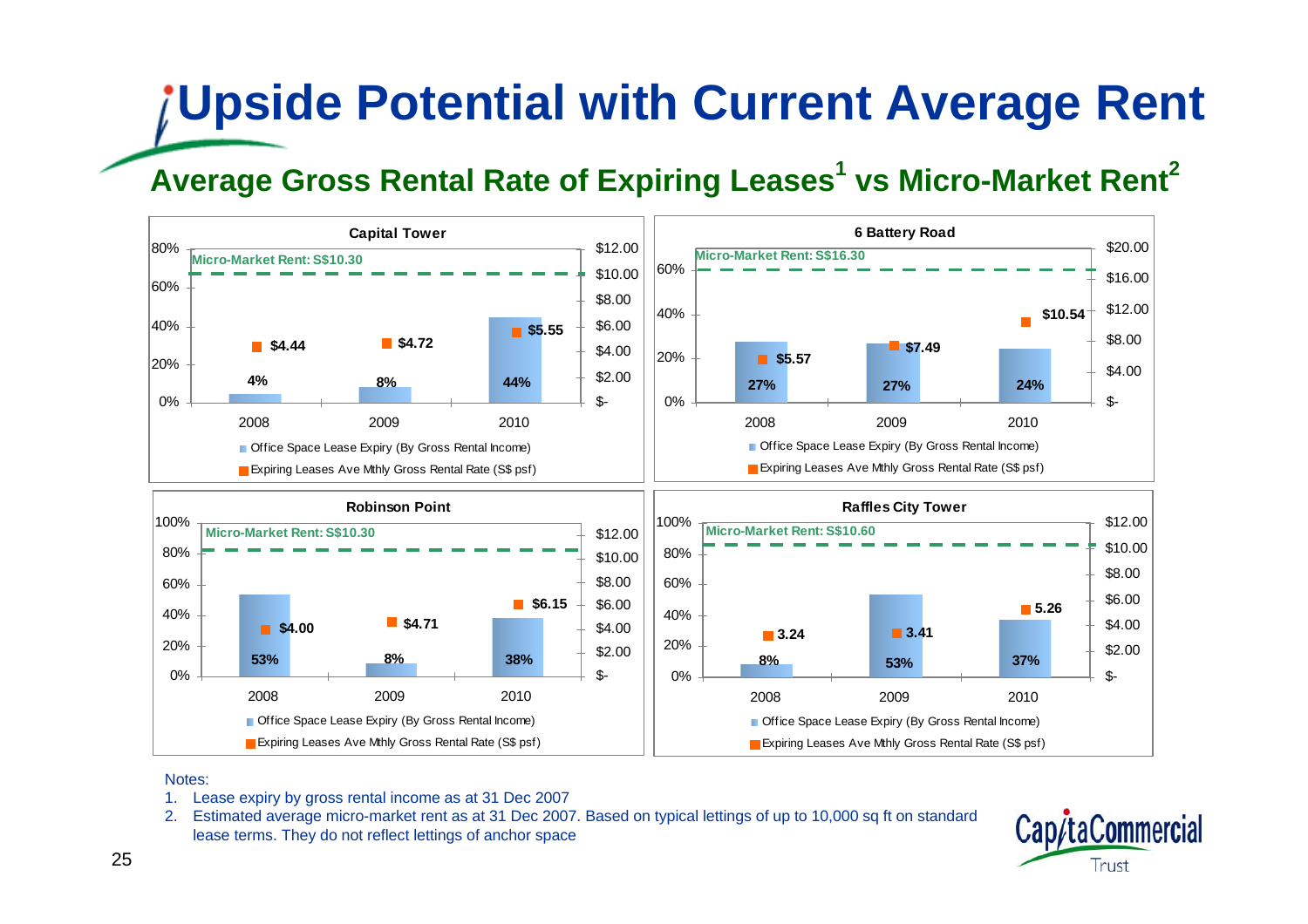

#### **> 75% of Gross Revenue<sup>1</sup> from Grade A assets**



- 1. Based on Gross Revenue for the period 1 Jan 2007 to 31 Dec 2007
- 2. Represents CCT's interest of 60.0% in Raffles City

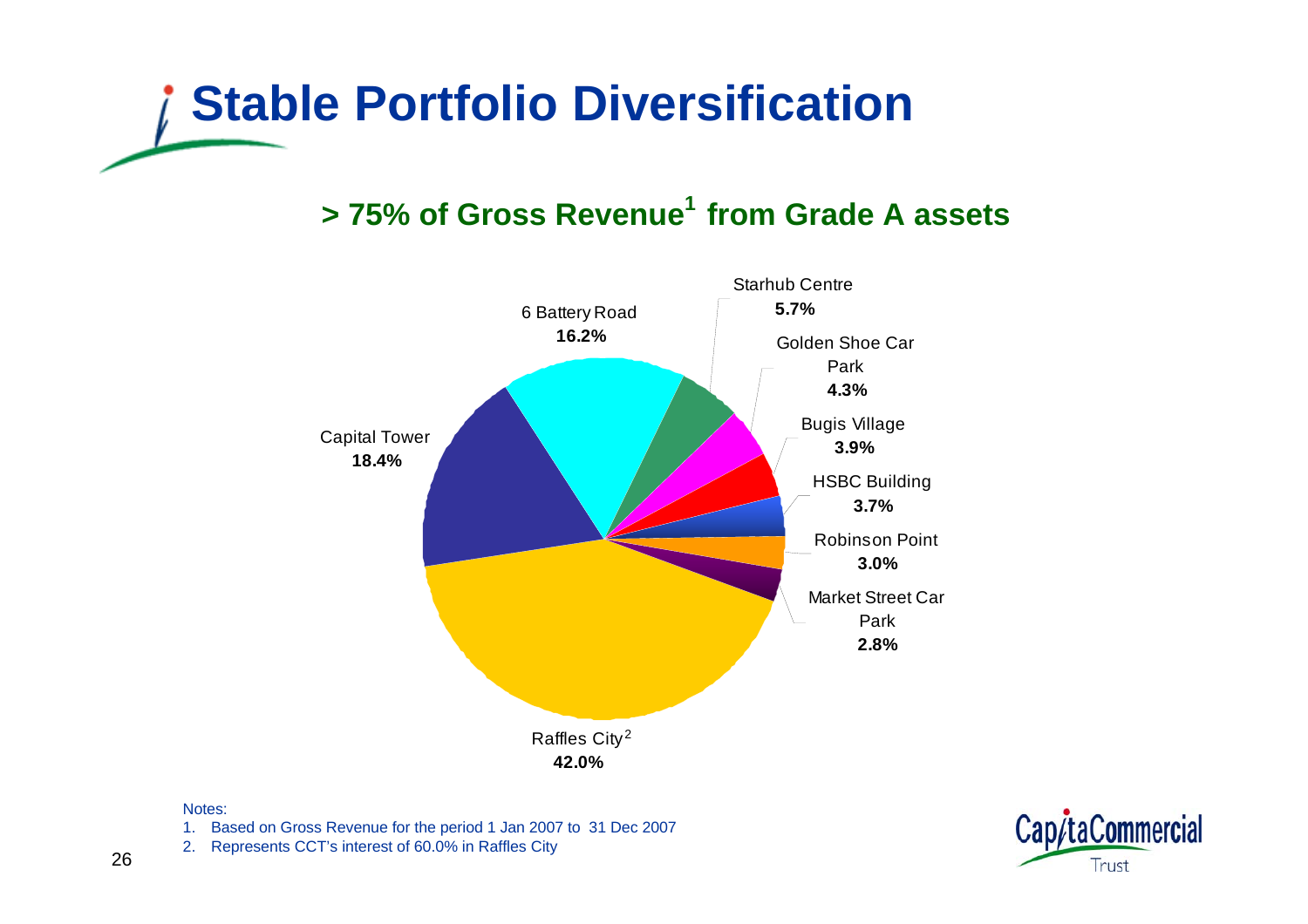



#### **CCT's Office Trade Mix1**

#### Note:

1. Based on monthly gross rental income as at 31 Dec 2007 for the office component including car park income from Golden Shoe Car Park and Market Street Car Park for the month ended 31 Dec 2007

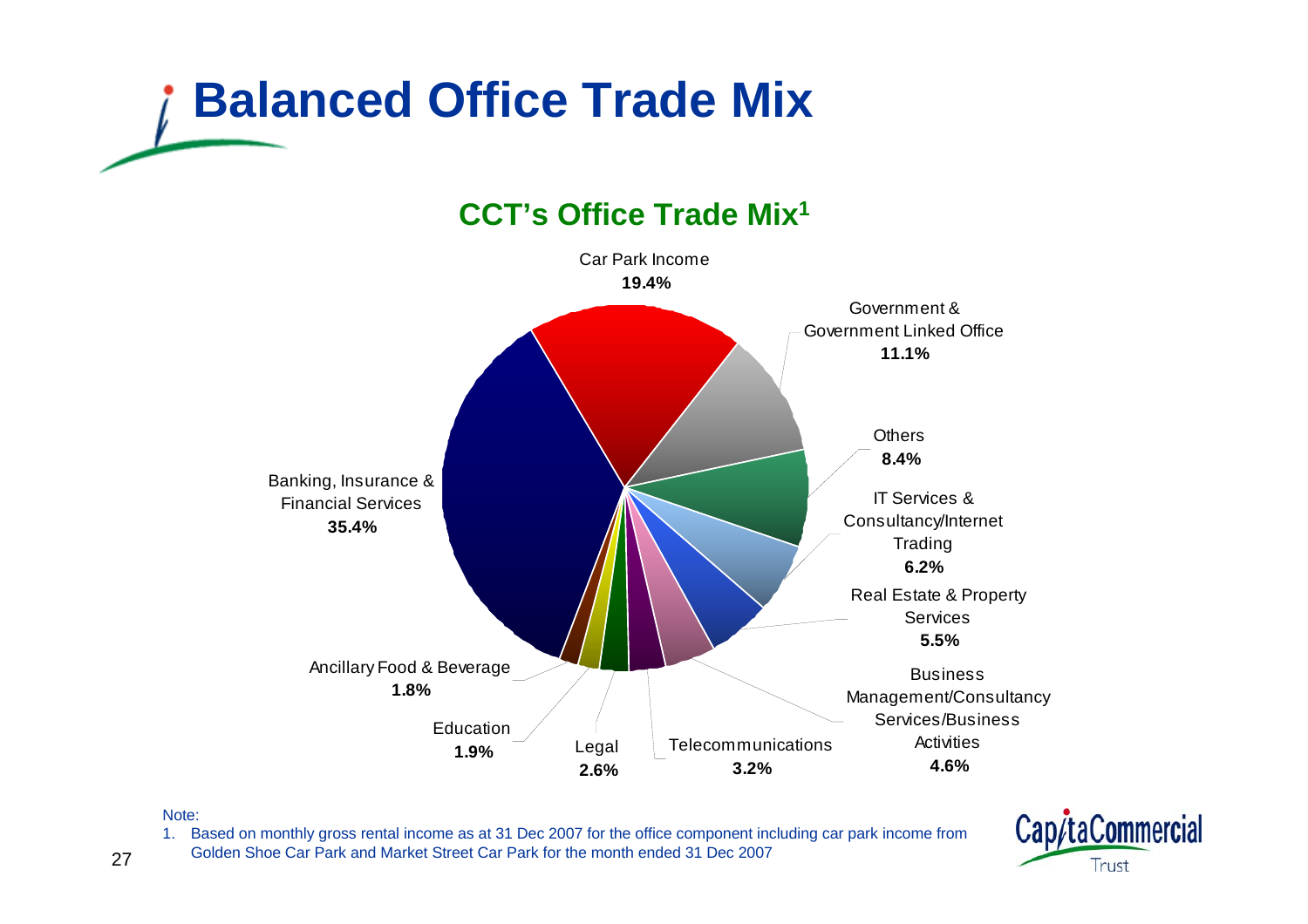### **Strong Occupancy Rates Across Portfolio**

### **Almost 100% Committed Occupancy as at 31 Dec 2007**

| Property                             | 31 Mar 2007<br>(% ) | 30 Jun 2007<br>$(\% )$ | 30 Sep 2007<br>(% ) | 31 Dec 2007<br>$(\% )$     |
|--------------------------------------|---------------------|------------------------|---------------------|----------------------------|
| <b>Capital Tower</b>                 | 99.21               | 99.8                   | 100.0               | 100.0                      |
| <b>6 Battery Road</b>                | 100.0               | 98.4                   | 99.9                | 99.9                       |
| <b>Starhub Centre</b>                | 100.0               | 100.0                  | $99.8^2$            | 99.0 <sup>3</sup>          |
| <b>Robinson Point</b>                | 100.0               | 100.0                  | 100.0               | 100.0                      |
| <b>Bugis Village</b>                 | 95.3                | 97.3                   | 100.0               | 99.14                      |
| <b>Golden Shoe Car Park</b>          | 98.0                | 100.0                  | 94.65               | 96.4                       |
| <b>Market Street Car Park</b>        | 95.6                | 98.4                   | 97.1                | $95.4^6$                   |
| <b>HSBC Building</b>                 | 100.0               | 100.0                  | 100.0               | 100.0                      |
| <b>Raffles City</b>                  | 99.4                | 99.9                   | 100.0               | 99.3                       |
| - Raffles City Tower                 | 99.2                | 100.0                  | 100.0               | $98.7^{7}$                 |
| - Raffles City Shopping Centre       | 99.6                | 99.8                   | 100.0               | 100.0                      |
| <b>Portfolio Committed Occupancy</b> | 99.4                | 99.5                   | 99.9                | 99.6                       |
| <b>Market Occupancy (URA Index)</b>  | 90.9                | 92.0                   | 92.7                | $\overline{\phantom{0}}$ 8 |

Notes:

1. Part of the ancillary retail space was undergoing reconfiguration works for new tenancies

2. Due to creation of additional unit

- 3. Due to 2 vacant retail and 1 office units which are currently being marketed
- 4. Due to 1 vacant office unit which is currently being marketed
- 5. Due to reconfiguration of the petrol kiosk and creation of additional space
- 6. Due to the redevelopment as announced on 3 Jan 2007, Marketing will not be leasing the vacant units
- 7. Due to pre-termination of a lease
- 8. URA has yet to release the island-wide office space occupancy rate for 4Q2007

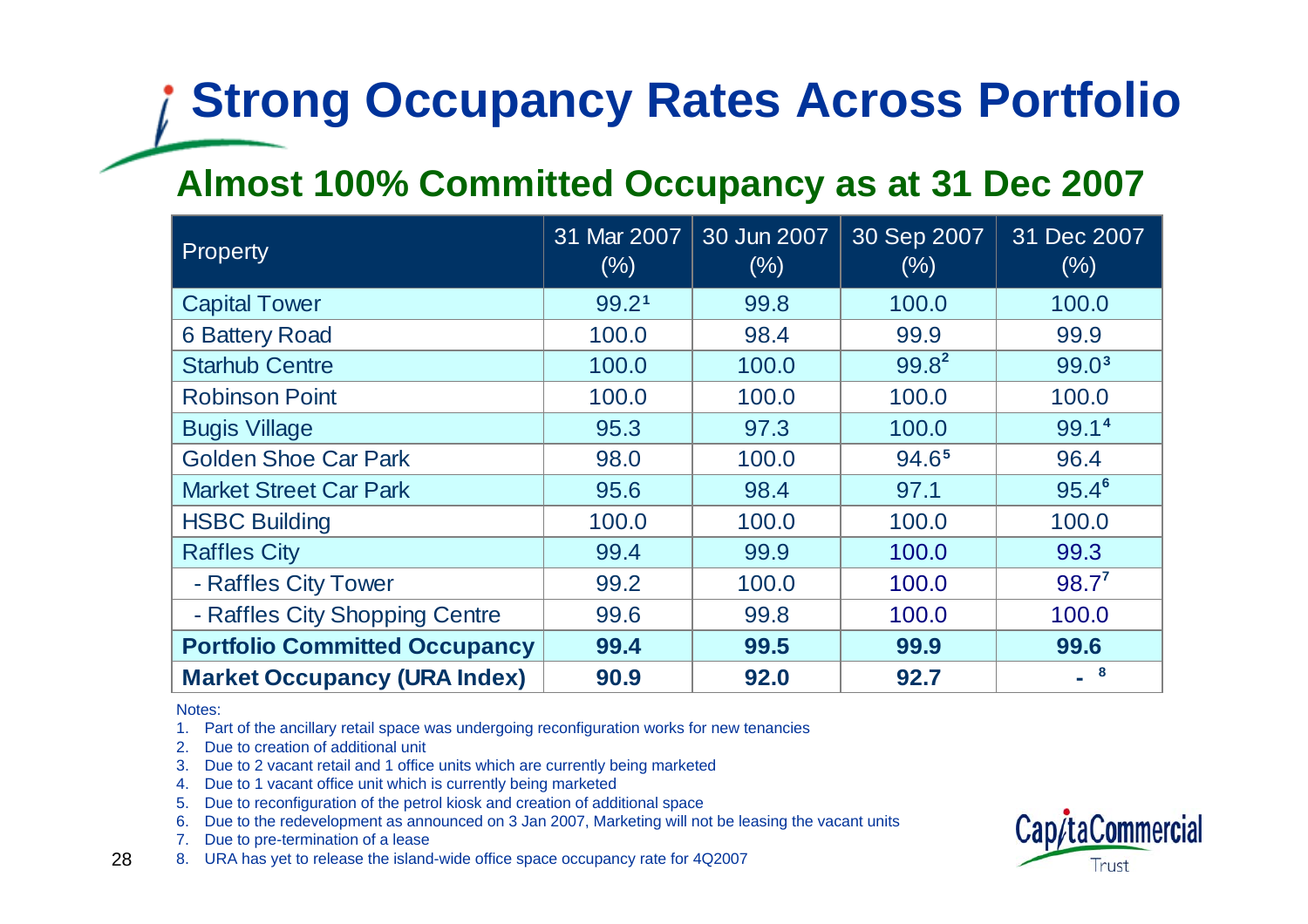



# **Raffles City Phase 1 Asset Enhancement Update**

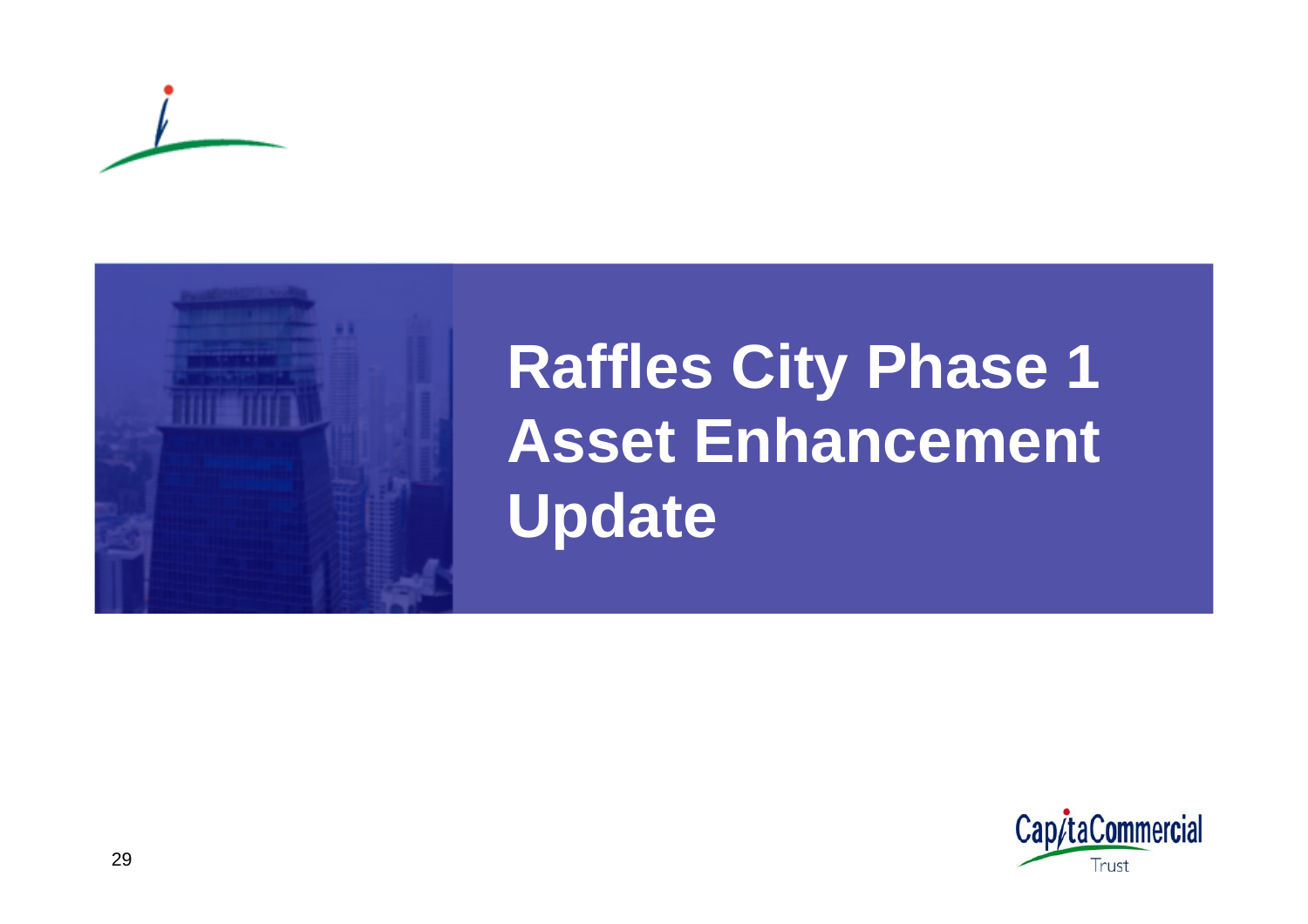### **Raffles City Singapore Value Creation of Phase 1 AEI**

| <b>Capital Expenditure</b> | <b>Start Date</b> | <b>Completion Date</b> |
|----------------------------|-------------------|------------------------|
| S\$62.4 million            | 2nd Quarter 2007  | 4th Quarter 2007       |

| <b>Gross Revenue</b><br>(net of rental loss from car park income)    | S\$10.1 million         |
|----------------------------------------------------------------------|-------------------------|
| <b>Net Property Income</b>                                           | S\$7.6 million          |
| <b>Capital Expenditure</b>                                           | S\$62.4 million         |
| <b>Return on Investment</b>                                          | 12.2%                   |
| <b>Capital Value of AEI</b><br>(assumed at 5.5% capitalisation rate) | <b>S\$138.3 million</b> |
| <b>Increased in Value (net of investment cost)</b>                   | S\$75.9 million         |



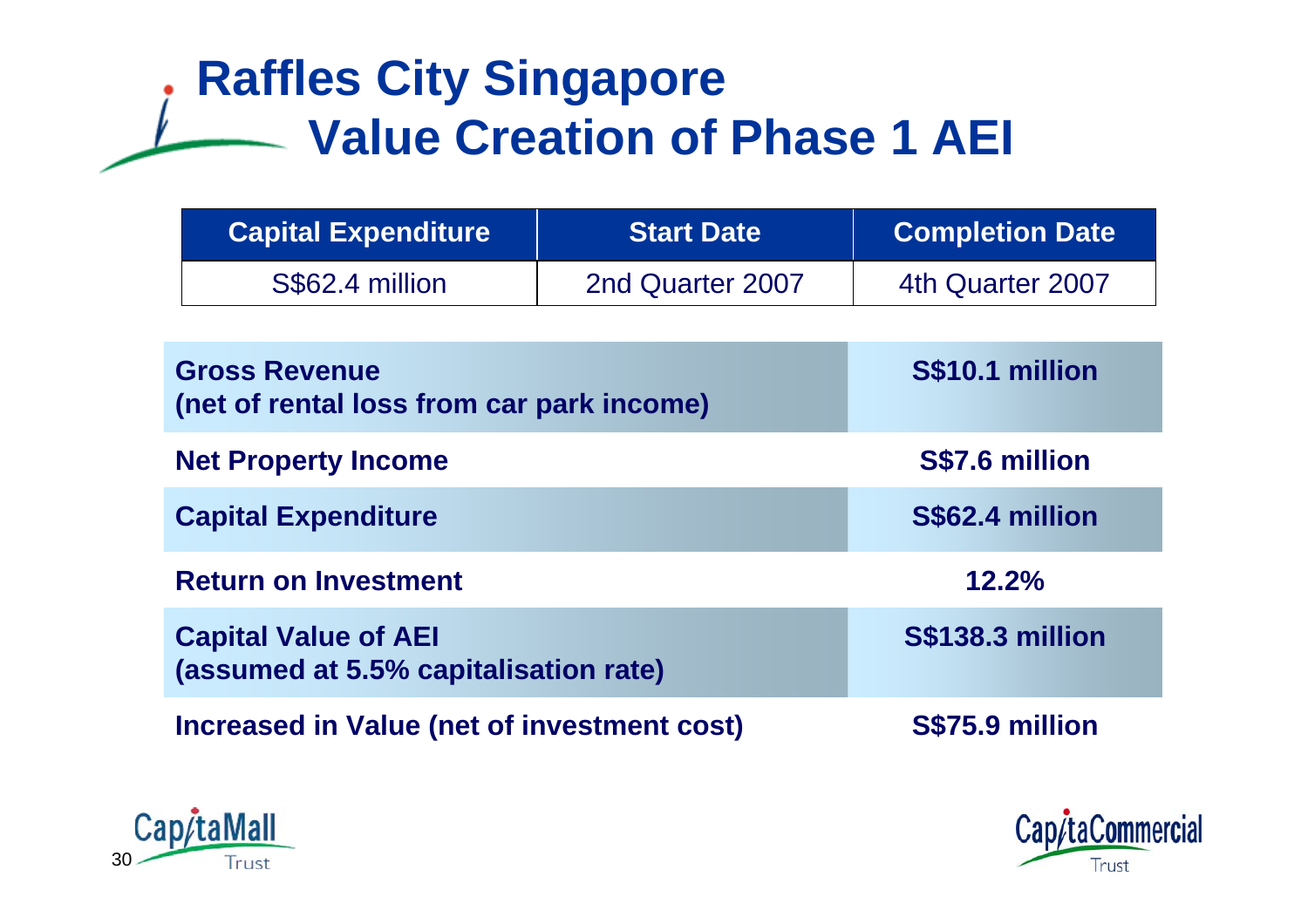



**CapitaCommercial Trust Management Limited 39 Robinson Road#18-01 Robinson PointSingapore 068911 Tel: (65) 6536 1188 Fax: (65) 6533 6133 http://www.cct.com.sg**

> **Investor & Analyst Contact: Ho Mei Peng, (65) 6826 5586**

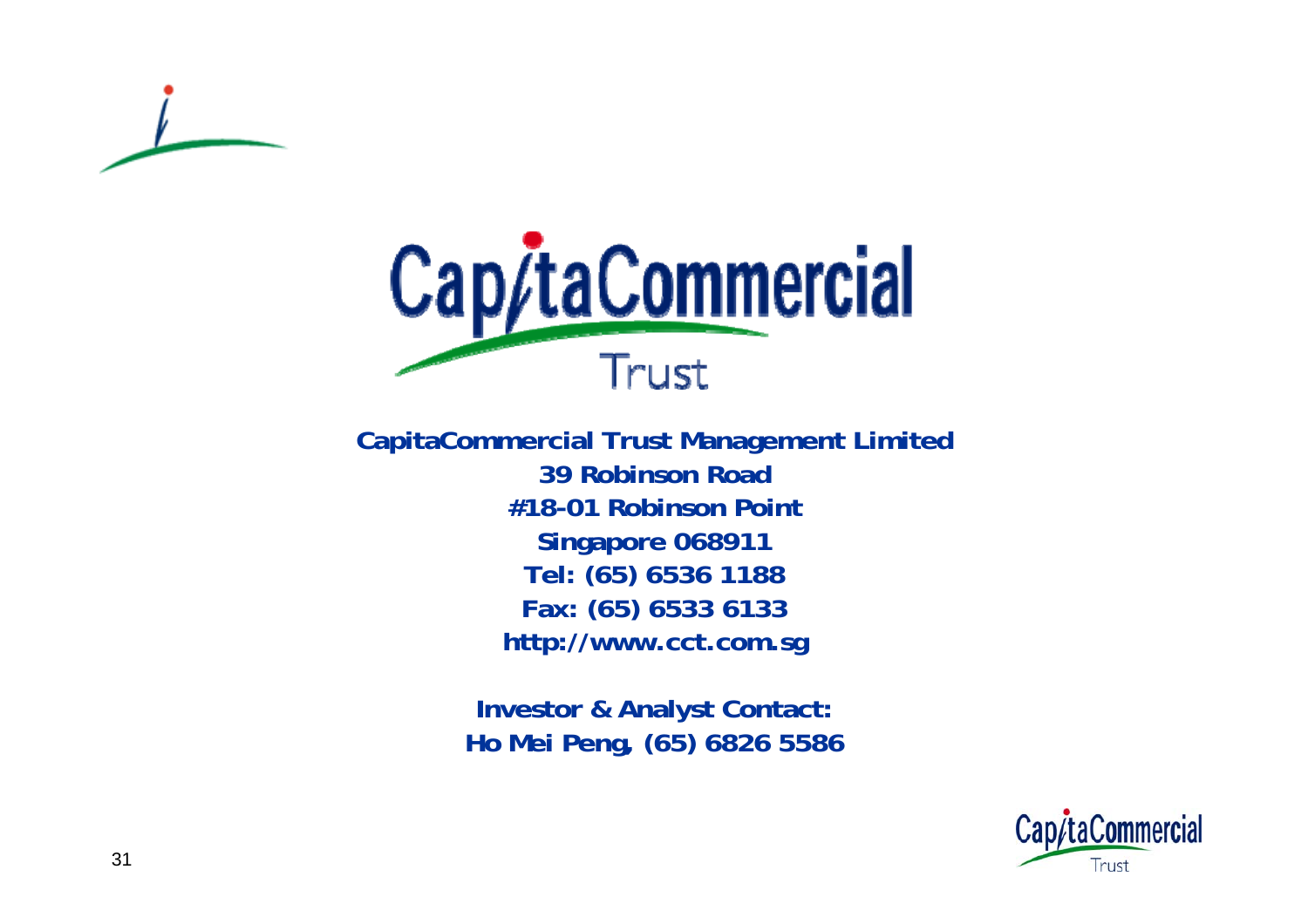



# **Additional Information CCT Portfolio**

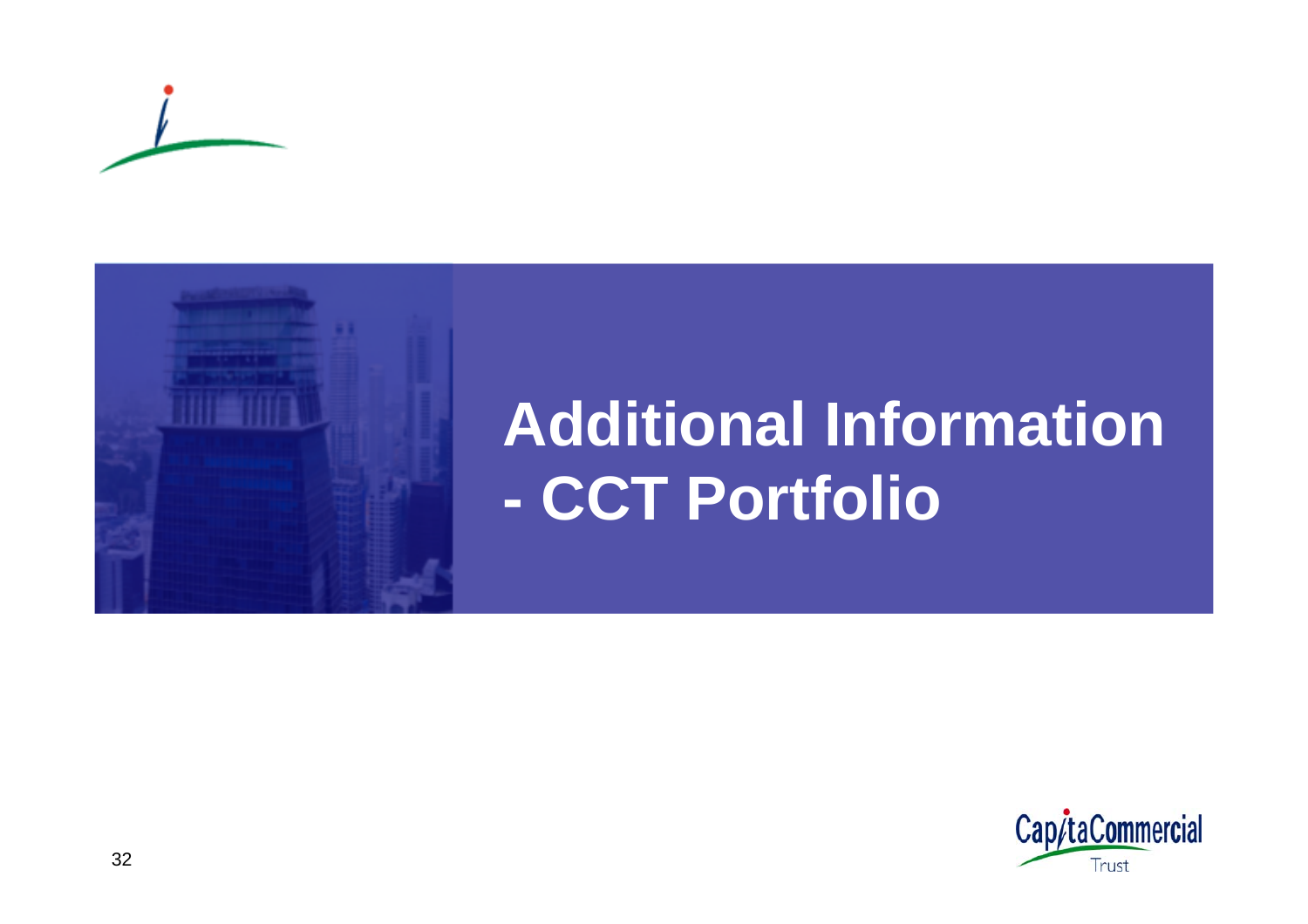### **Focus on Office/Commercial Assets**

**CCT's focus is owning and investing in real estate and real estate-related assets which are income-producing and used, or predominantly used, for commercial purposes**

**Major usage mix for CCT properties By Monthly Gross Rental Income<sup>1</sup> (for the month of Dec 2007)**



- 1. Excludes turnover rent
- 2. Refers to the car park income from Golden Shoe Car Park and Market Street Car Park only

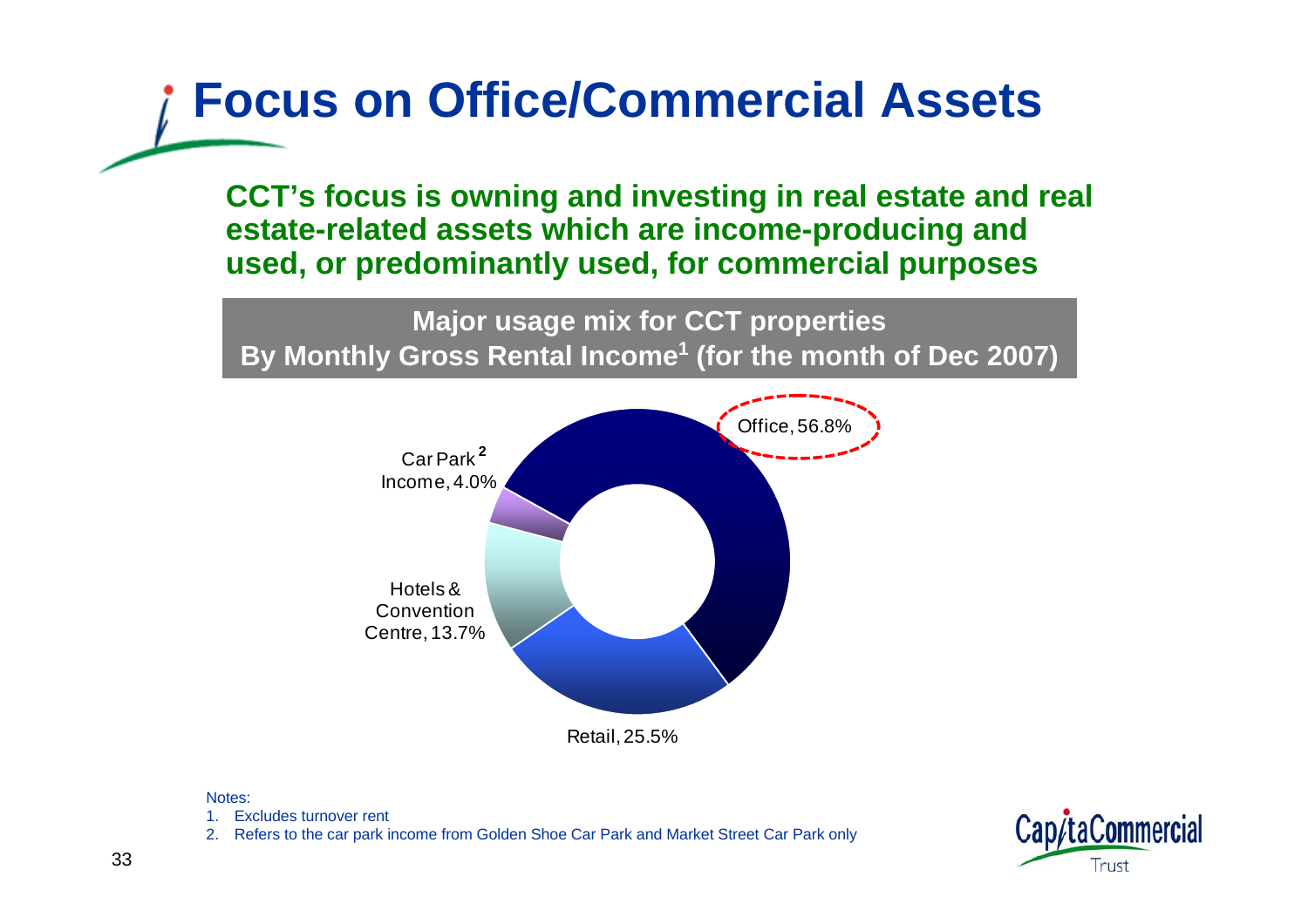### **Gross Revenue - By Asset**

|                               | 1 Jul 2007 to 31 Dec 2007       |                                         | <b>Actual</b> |                           |
|-------------------------------|---------------------------------|-----------------------------------------|---------------|---------------------------|
|                               | <b>Actual</b><br><b>S\$'000</b> | Forecast <sup>1</sup><br><b>S\$'000</b> | Var.<br>$\%$  | 4Q 2007<br><b>S\$'000</b> |
| <b>Capital Tower</b>          | 22,300                          | 22,180                                  | 0.5           | 11,332                    |
| <b>6 Battery Road</b>         | 20,084                          | 19,612                                  | 2.4           | 10,372                    |
| <b>HSBC Building</b>          | 4,368                           | 4,368                                   |               | 2,184                     |
| <b>Starhub Centre</b>         | 6,738                           | 6,672                                   | 1.0           | 3,380                     |
| <b>Robinson Point</b>         | 3,807                           | 3,739                                   | 1.8           | 1,988                     |
| <b>Bugis Village</b>          | 4,737                           | 4,691                                   | 1.0           | 2,402                     |
| <b>Golden Shoe Car Park</b>   | 5,183                           | 5,050                                   | 2.6           | 2,587                     |
| <b>Market Street Car Park</b> | 3,473                           | 3,339                                   | 4.0           | 1,724                     |
| <b>Sub-Total</b>              | 70,690                          | 69,651                                  | 1.5           | 35,969                    |
| 60% Interest in RCS           | 51,066                          | 50,435                                  | 1.3           | 26,061                    |
| <b>Gross Revenue</b>          | 121,756                         | 120,086                                 | 1.4           | 62,030                    |

Note:

1. Under-going asset enhancement work during 4Q 2006

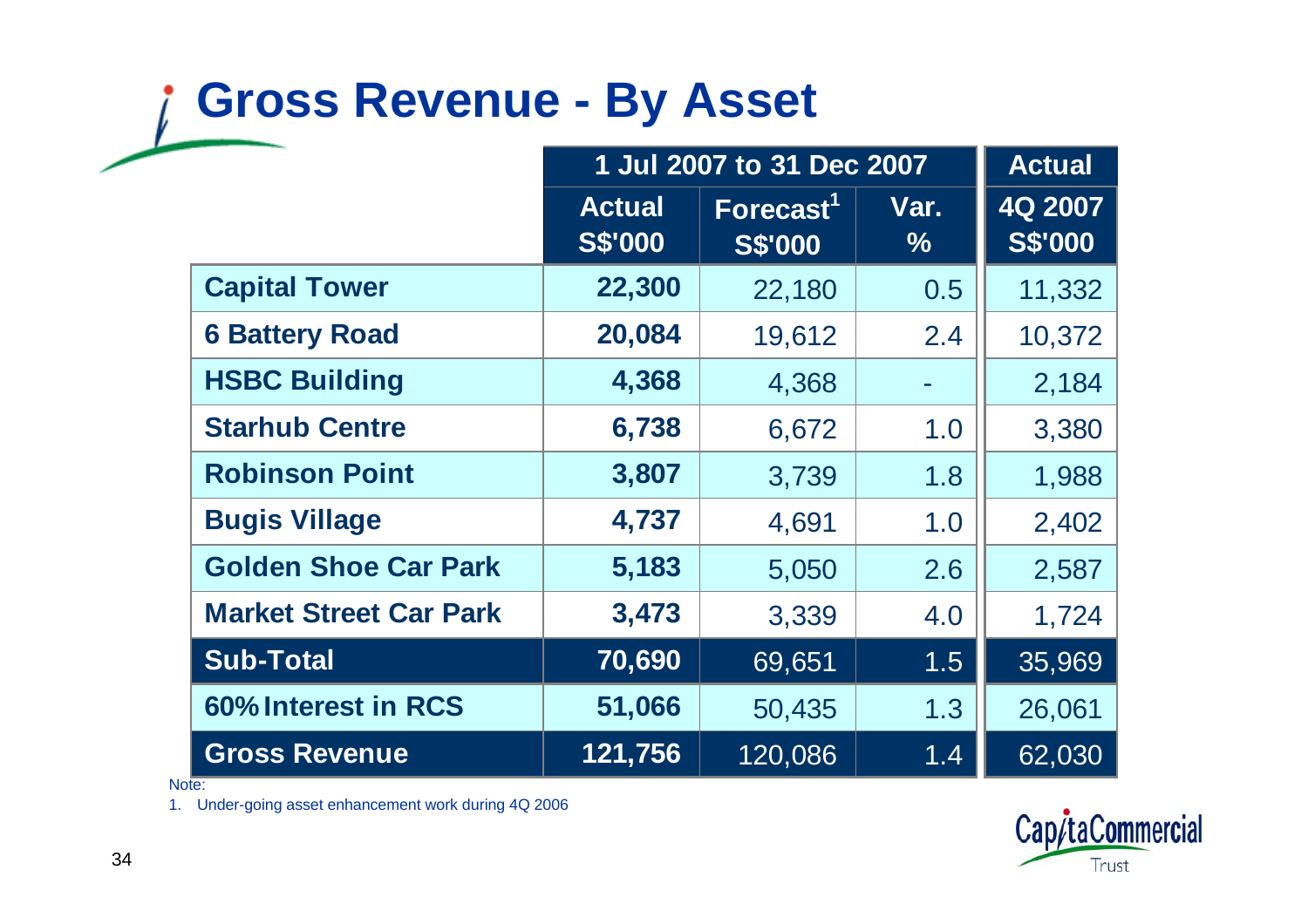### **Net Property Income - By Asset**

|                                   | 1 Jul 2007 to 31 Dec 2007       |                                         | <b>Actual</b> |                           |
|-----------------------------------|---------------------------------|-----------------------------------------|---------------|---------------------------|
|                                   | <b>Actual</b><br><b>S\$'000</b> | Forecast <sup>1</sup><br><b>S\$'000</b> | Var.<br>$\%$  | 4Q 2007<br><b>S\$'000</b> |
| <b>Capital Tower</b>              | 14,711                          | 13,892                                  | 5.9           | 7,640                     |
| <b>6 Battery Road</b>             | 14,380                          | 13,537                                  | 6.2           | 7,572                     |
| <b>HSBC Building</b>              | 4,330                           | 4,330                                   |               | 2,161                     |
| <b>Starhub Centre<sup>2</sup></b> | 4,911                           | 4,379                                   | 12.1          | 2,389                     |
| <b>Robinson Point</b>             | 2,662                           | 2,516                                   | 5.8           | 1,437                     |
| <b>Bugis Village</b>              | 3,760                           | 3,612                                   | 4.1           | 1,916                     |
| <b>Golden Shoe Car Park</b>       | 3,772                           | 3,622                                   | 4.1           | 1,837                     |
| <b>Market Street Car Park</b>     | 2,506                           | 2,308                                   | 8.6           | 1,231                     |
| <b>Sub-Total</b>                  | 51,032                          | 48,196                                  | 5.9           | 26,183                    |
| 60% Interest in RCS               | 35,871                          | 35,726                                  | 0.4           | 18,223                    |
| <b>Net Property Income</b>        | 86,903                          | 83,922                                  | 3.6           | 44,406                    |

Notes:

1. Higher net property income due to higher rental rates achieved

2. Higher net property income due to higher rental rates achieved

3. Under-going asset enhancement work in 4Q 2006

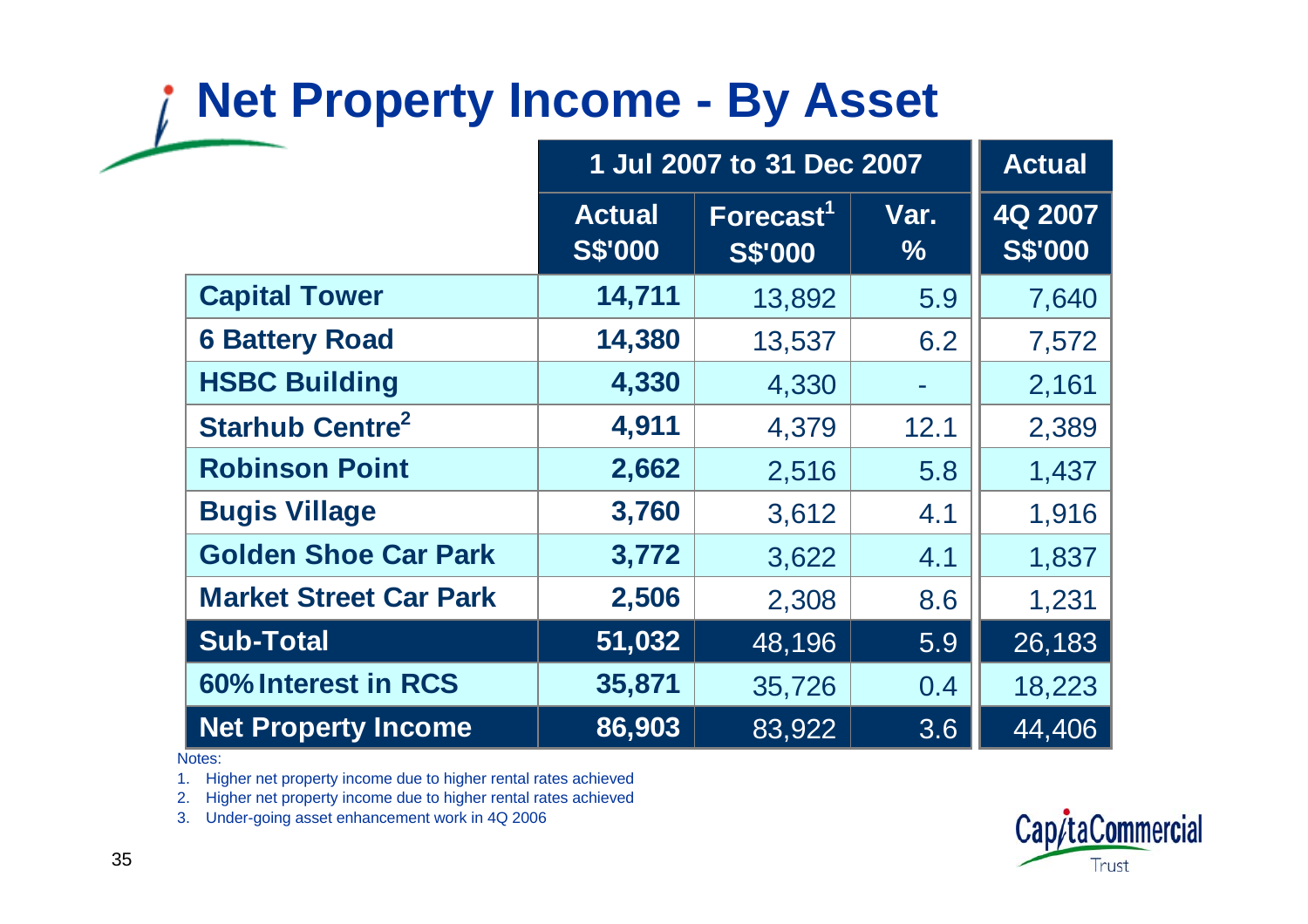### **Quality Top 10 Tenants – Portfolio**

#### **Top 10 Committed Tenants as at 31 Dec 2007**

| <b>Tenants</b>                                                 | Lease Expiry Date <sup>1</sup>                                                           | % of Gross<br><b>Rental Income</b> |
|----------------------------------------------------------------|------------------------------------------------------------------------------------------|------------------------------------|
| <b>RC Hotels (Pte) Ltd</b>                                     | Dec 2007 <sup>2</sup> , Feb 2008 <sup>3</sup> , Jul 2008<br>Jun 2010, Jul 2010, Nov 2016 | 14.4%                              |
| Government of Singapore Investment Corporation Private Limited | Jan $20084$                                                                              | 6.0%                               |
| <b>Standard Chartered Bank</b>                                 | Jan 2008 <sup>5</sup> , Oct 2009, Dec 2009,<br>Feb 2010, Oct 2010, Jan 2020              | 5.5%                               |
| Robinson & Company (Singapore) Private Limited <sup>6</sup>    | Mar 2010                                                                                 | 5.1%                               |
| The Hongkong and Shanghai Banking Corporation Limited          | Apr 2012                                                                                 | 4.1%                               |
| JPMorgan Chase Bank, N.A.                                      | Dec 2010                                                                                 | 3.6%                               |
| Economic Development Board <sup>7</sup>                        | Feb 2008 <sup>8</sup> , Jun 2009                                                         | 3.1%                               |
| CapitaLand Group <sup>9</sup>                                  | Jun 2008, Jul 2009, Jan 2010                                                             | 2.3%                               |
| Nomura Singapore Limited                                       | May 2008, Nov 2011                                                                       | 2.2%                               |
| Cisco System (USA) Pte. Ltd.                                   | Feb 2010                                                                                 | 2.2%                               |
| <b>Top 10 Tenants</b>                                          |                                                                                          |                                    |
| <b>Other Tenants</b>                                           |                                                                                          |                                    |
| <b>TOTAL</b>                                                   |                                                                                          | 100.0%                             |

\*Based on gross rental income (excluding turnover rent) for the month of Dec 2007

- 1. Some of the tenants above have signed more than one tenancy agreement and this has resulted in more than one expiry date for such tenants
- 2. Tenant has renewed for a period of 2 years
- 3. Tenant will not be renewing upon lease expiry and will be replaced by a new tenant
- 4. Tenant has renewed for a period of 7 years
- 5. Tenant has renewed for a period of 3 years
- 6. Comprises Robinsons & Company (Singapore) Private Limited, and John Little Private Limited
- 7. Comprises Economic Development Board and TIF Ventures Pte Ltd, an indirect wholly-owned subsidiary
- 8. This constitutes 2.3% of total tenant's leased area and will be replaced by a new tenant upon lease expiry
- 369. Comprises CapitaLand Limited and CapitaLand Commercial Limited